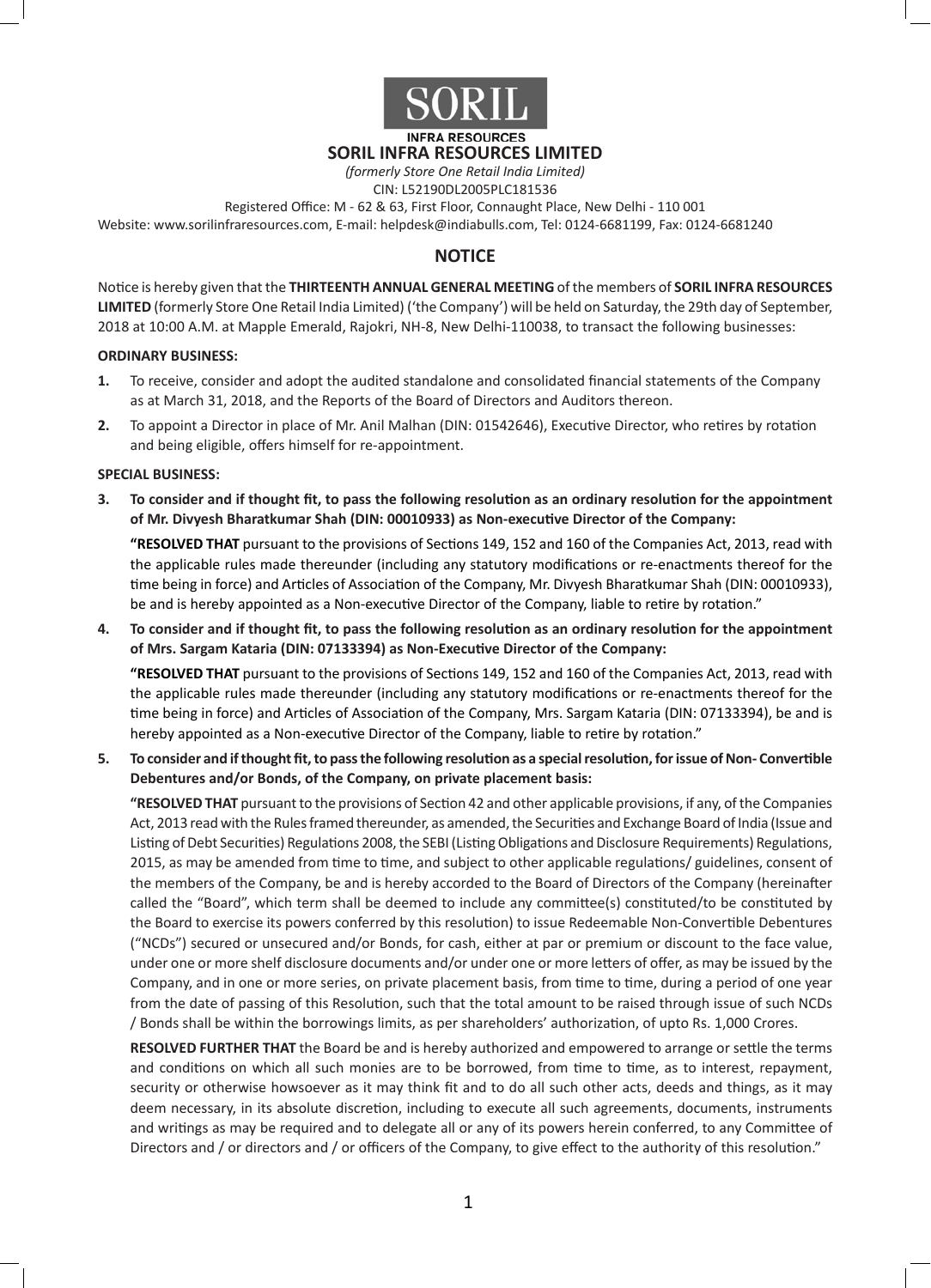**6. To consider and ifthought fit,to passthe following resolution as an ordinary resolution,forincrease in authorized share capital of the Company:**

**"RESOLVED THAT** pursuant to the provisions of Section 61 of the Companies Act, 2013 and the rules framed thereunder and other applicable provisions, if any, and the Articles of Association of the Company, the authorized share capital of the Company be and is hereby increased from Rs. 32,00,00,000/-divided into 2,80,00,000 Equity Shares of Rs. 10/- each and 40,00,000 Preference Shares of Rs. 10/- each to Rs. 50,00,00,000/-divided into 4,60,00,000 Equity Shares of Rs. 10/- each and 40,00,000 Preference Shares of Rs. 10/- each and that the existing Clause V(a) of the Memorandum of Association of the Company be and is hereby substituted with the following Clause V(a):

V(a) The Authorized Share Capital of the Company is Rs. 50,00,00,000/- (Rupees Fifty Crores) divided into 4,60,00,000 (Four Crore Sixty Lakhs) Equity Shares of Rs. 10/- (Rupees Ten) each and 40,00,000 (Forty Lakhs) Preference Shares of Rs. 10/- (Rupees Ten) each.

7. To consider and if thought fit, to pass the following resolution as a special resolution, for increase in the aggregate investment limits of FPIs up to the sectoral cap (i.e. presently 100% of the paid up equity capital of **the Company):**

**"RESOLVED THAT** pursuant to the applicable provisions of the Foreign Exchange Management Act ("FEMA"), 1999, Foreign Exchange Management (Transfer or Issue of Security by a Person Resident Outside India) Regulations, 2017, the Companies Act, 2013, and all other applicable rules, regulations, guidelines, laws (including any statutory modifications or re-enactments thereof for the time being in force) and subject to approval / consent of such appropriate authorities including that of the Central Government and Reserve Bank of India, where necessary, and subject to such conditions as may be prescribed by any of the concerned authorities while granting such approvals, permission and sanction, the consent of the members of the Company be and is hereby accorded for increasing the aggregate investment cap from 24% of paid-up equity share capital of the Company to the sectoral cap (i.e. presently 100% of the paid up equity share capital of the Company) at any time for the aggregate investments by Foreign Portfolio Investors, registered with the Securities and Exchange Board of India, including their sub-accounts ("FPIs") in the equity shares of the Company by purchase or acquisition under the Foreign Direct Investment scheme/ portfolio investment scheme under FEMA or otherwise, as permissible, subject to the conditions as may be prescribed under applicable law.

**RESOLVED FURTHER THAT** the any one of the Directors or Company Secretary be and is hereby authorized to do all such acts, deeds, matters, and things and execute all documents or writings as may be necessary, proper, or expedient for the purpose of giving effect to this resolution."

**8. To consider and ifthought fit,to passthe following resolution as a specialresolution,forincrease in the aggregate investment limits of NRIs up to 24% of the paid up equity capital of the Company:**

**"RESOLVED THAT** pursuant to the applicable provisions of the Foreign Exchange Management Act ("FEMA"), 1999, Foreign Exchange Management (Transfer or Issue of Security by a Person Resident Outside India) Regulations, 2017, the Companies Act, 2013, and all other applicable rules, regulations, guidelines, laws (including any statutory modifications or re-enactments thereof for the time being in force) and subject to approval / consent of such appropriate authorities including that of the Central Government and Reserve Bank of India, where necessary, and subject to such conditions as may be prescribed by any of the concerned authorities while granting such approvals, permission and sanction, the consent of the members of the Company be and is hereby accorded for the aggregate investments, at any time, by Non Resident Indians ("NRIs") in the equity shares of the Company by purchase or acquisition under the portfolio investment scheme under FEMA or otherwise, as permissible, subject to the condition that total holding of all NRIs, in the Company, put together shall not exceed 24% of the paid up equity share capital of the Company, at any time.

**RESOLVED FURTHER THAT** the any one of the Directors or Company Secretary be and is hereby authorized to do all such acts, deeds, matters, and things and execute all documents or writings as may be necessary, proper, or expedient for the purpose of giving effect to this resolution."

9. To consider and if thought fit to pass the following Resolution as a Special Resolution for preferential issue of **Equity Shares of the Company to certain foreign portfolio investor(s):**

**"RESOLVED THAT** pursuant to the provisions of Sections 42, 62 and all other applicable provisions, if any, of the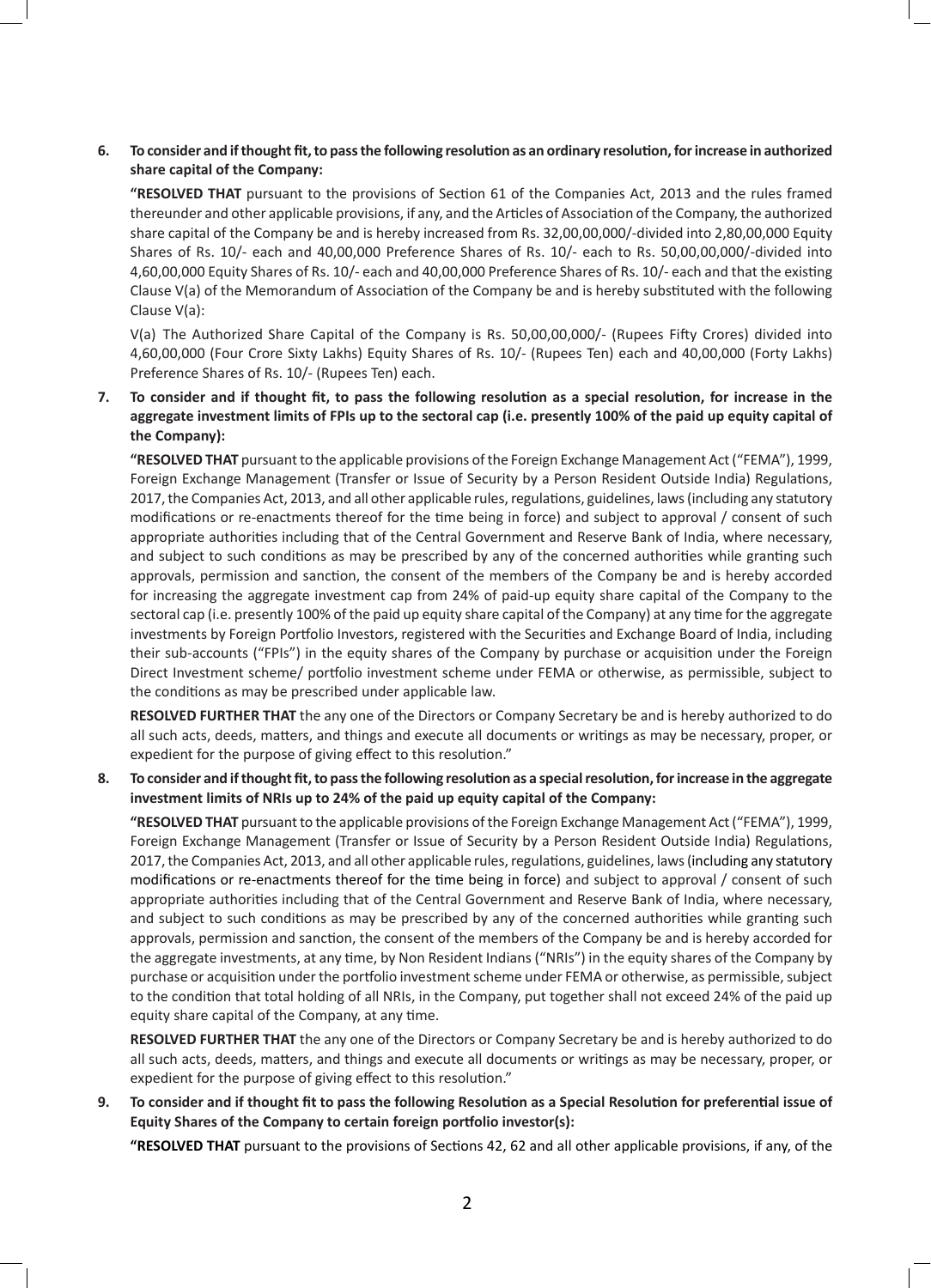Companies Act, 2013 and the Rules made there under (including any statutory modification(s) or re-enactment thereof, for the time being in force) and in accordance with the enabling provisions of the Memorandum and Articles of Association of the Company, the Securities and Exchange Board of India (Issue of Capital and Disclosure Requirements) Regulations, 2009, as amended ("ICDR Regulations"), the Securities and Exchange Board of India (Listing Obligations and Disclosure Requirements), Regulations, 2015 ("Listing Regulations"), various rules, circulars, press notes, clarifications issued by the Department of Industrial Policy and Promotion, the provisions of Foreign Exchange Management Act, 1999 and rules, regulations notifications, circulars, issued thereunder, and any other Rules / Regulations / Guidelines, if any, prescribed by the Securities and Exchange Board of India ("SEBI"), Reserve Bank of India, National Stock Exchange of India Limited and BSE Limited (collectively hereinafter referred to as the "Stock Exchanges") where the shares of the Company are listed and/or any other statutory / regulatory authority, and subject to the approval(s), consent(s), permission(s) and/or sanction(s), if any, of the appropriate authorities, as may be required, and subject to such conditions as may be prescribed by any of them while granting any such approval(s), consent(s), permission(s), and/or sanction(s), and which may be agreed to by the Board of Directors of the Company (hereinafter referred to as 'the Board' which term shall be deemed to include any committee which the Board may have constituted or hereinafter constitute to exercise one or more of its power including the powers conferred by this resolution), consent of the members be and is hereby accorded to the Board to create, offer, issue and allot, under the Non-Promoter Category by way of a preferential issue on a private placement basis, from time to time and in one or more tranches, an aggregate of up to 3,900,000 (Three Million Nine Hundred Thousand) fully paid up Equity shares of face value of INR 10/- each of the Company ("Equity Shares") at an issue price of INR 539 (including a premium of INR 529) per Equity Share ("Issue Price"), for a cash consideration aggregating upto INR 2,102,100,000 (Indian Rupees Two Billion One Hundred Two Million One Hundred Thousand), to certain foreign portfolio investor(s), as mentioned hereunder, in such manner and on such terms and conditions as the Board may deem fit and may be mutually agreed upon with the Investor(s) without requiring any further approval or consent from the members, in the manner provided hereunder:

- (a) Upto 3,118,500 (Three Million One Hundred Eighteen Thousand Five Hundred) Equity Shares at the Issue Price, for a cash consideration aggregating to INR 1,680,871,500 (Indian Rupees One Billion Six Hundred Eighty Million Eight Hundred Seventy One Thousand Five Hundred), to M/s Steadview Capital Mauritius Ltd., a foreign portfolio investor registered with the Securities and Exchange Board of India, having its registered office at 4th Floor, Tower A, 1 CyberCity, Ebene, Mauritius.
- (b) Upto 781,500 (Seven Hundred Eighty One Thousand Five Hundred) Equity Shares at the Issue Price, for a cash consideration aggregating to INR 421,228,500 (Indian Rupees Four Hundred Twenty One Million Two Hundred Twenty Eight Thousand Five Hundred), to M/s ABG Capital, a foreign portfolio investor registered with the Securities and Exchange Board of India, having its registered office at 4th Floor, Tower A, 1 CyberCity, Ebene, Mauritius.

(hereinafter individually or collectively referred to as the "Investor").

**RESOLVED FURTHER THAT** in accordance with the provisions of ICDR Regulations, the "Relevant Date" for the purpose of calculating the Issue Price of the Equity Shares is August 30, 2018, being the date which is 30 days prior to the date of the Annual General Meeting of the Company scheduled to be held on September 29, 2018, *inter-alia* to approve this preferential issue of Equity Shares.

**RESOLVED FURTHER THAT** the Equity Shares to be allotted to the Investor pursuant to the aforesaid preferential issue, shall rank pari-passu with the then existing fully paid up Equity Shares of the Company with respect to dividends and voting rights.

**RESOLVED FURTHER THAT** the Equity Shares shall be issued and allotted by the Company to the Investor in dematerialized form within a period of 15 (fifteen) days from the date of passing of this Resolution provided that where the issue and allotment of the said Equity Shares is pending on account of pendency of any approval for such issue and allotment by any regulatory authority the issue and allotment shall be completed within a period of 15 (fifteen) days from the date of such approval.

**RESOLVED FURTHER THAT** the Equity Shares to be offered, issued and allotted shall be subject to lock-in as provided under the provisions of Chapter VII of the ICDR Regulations and the Equity Shares so offered, issued and allotted will be in dematerialized form and will be listed subject to the receipt of necessary regulatory permissions and approvals.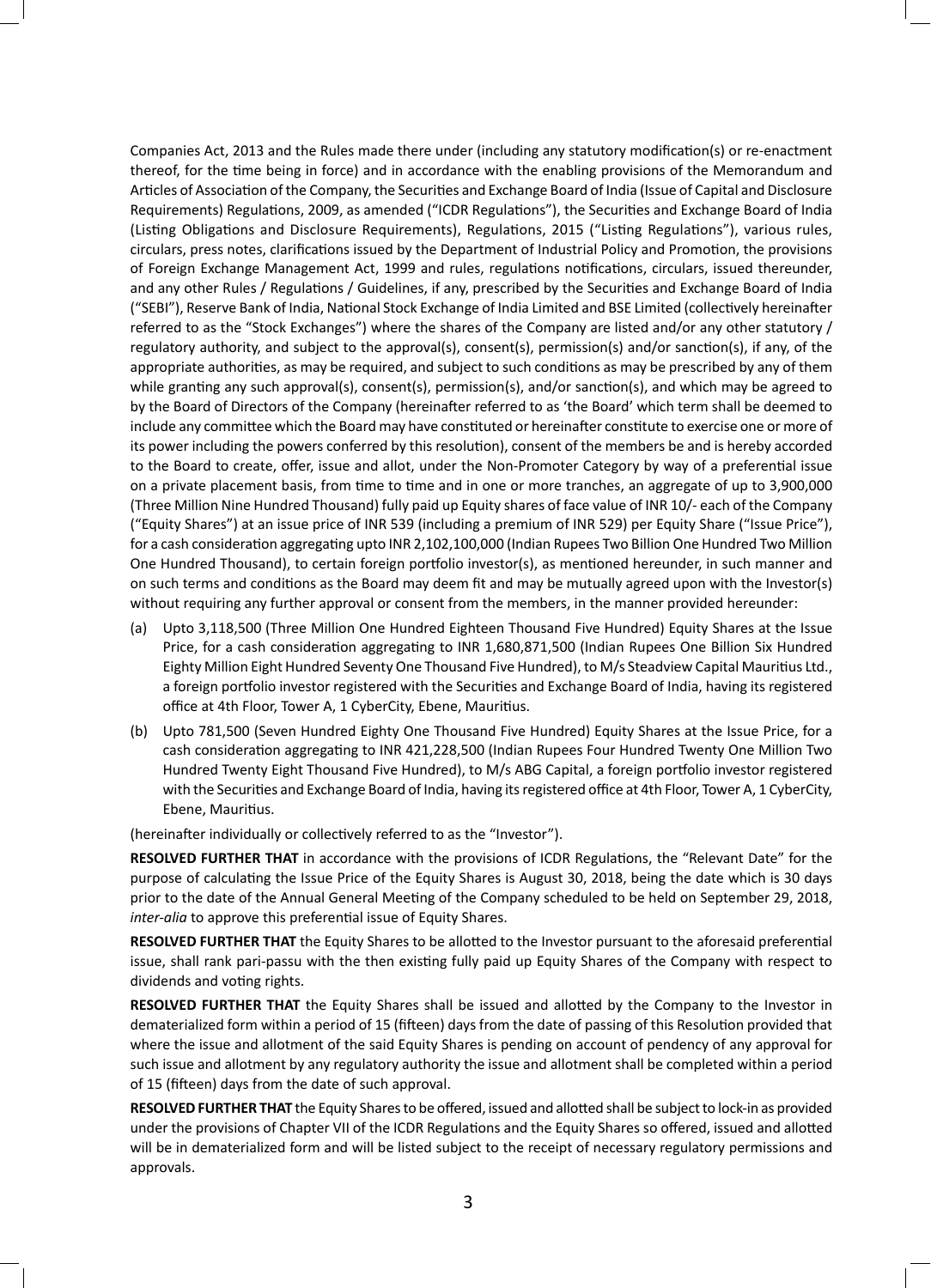**RESOLVED FURTHER THAT** for the purpose of giving effect to this offer, issue, allotment of the Equity Shares, the Board or any Committee constituted by the Board in this regard, be and are jointly and severally authorized to do all such acts, deeds, matters and things, including filing application, submission of information / documents, instructions, execution of corporate actions, as may be required for seeking all applicable regulatory approvals / filings, to give effect to the issue, allotment and listing of Equity Shares, as they may, in their absolute discretion, deem necessary, desirable and expedient for such purpose, including without limitation, to make offer to and invite, receive, confirm the advance subscription from the proposed allottee(s), to issue and allot Equity Shares, listing of Equity Shares at Stock Exchanges, where the Equity Shares of the Company are listed, issuing certificates / clarifications, entering into contracts, arrangements, agreements, including a share subscription agreement, documents in connection and incidental thereto, in their absolute discretion, without being required to seek any fresh approval of the Board or of the shareholders of the Company and to settle all questions, difficulties or doubts that may arise with regard to the offer, issue and allotment of the Equity Shares take all other steps which may be incidental, consequential, relevant or ancillary in this connection and that their decisions shall be final, binding and conclusive in all respects and further that all acts, deeds and things as would have been done or may be done, to give effect to this authorization, including inviting advance subscription towards issue of Equity Shares, be and is hereby ratified.

**RESOLVED FURTHER THAT** the Board be and is hereby authorized to delegate all or any of the powers hereinabove, to any Committee of the Board or any Director or Officer(s) of the Company or any other person as the Board at its discretion deem appropriate, to do all such acts, deeds, matters and things as also to execute such documents, writings, etc. as may be necessary to give effect to the aforesaid resolution."

# 10. To consider and, if thought fit to pass the following resolution, as a Special Resolution, to approve Employees **Stock Option Scheme:**

**"RESOLVED THAT** pursuant to Section 62(1)(b) and other applicable provisions, if any, of the Companies Act, 2013 and the rules framed there under ("the Act"), (including any statutory modification or re-enactment thereof for the time being in force), the provisions of Securities and Exchange Board of India (Share Based Employee Benefits) Regulations, 2014 ("SBEB Regulations") and SEBI (Listing Obligations and Disclosure Requirements) Regulations, 2015, including any statutory modification(s) or re-enactment(s) thereof and in accordance with the Memorandum and Articles of Association of the Company, the applicable guidelines and clarifications issued by the Reserve Bank of India ("RBI") and any other statutory/regulatory authorities, consent of the members be and is hereby accorded to the Board of Directors of the Company (hereinafter referred to as the "Board", which expression shall also include a Committee thereof) to create, offer, issue and allot at any time or from time to time, directly to the Eligible Employees (which expression shall, unless repugnant to the context, mean and include the permanent employees of the Company, working in India or out of India, and the Directors of the Company, whether wholetime or not but shall not include the promoter directors, independent directors or directors holding by themselves or through the relatives or through any body corporate, 10% or more of the outstanding equity share capital of the Company), as may be decided solely by the Board, stock options not exceeding 30,00,000 (Thirty Lakhs) in number, representing upto 30,00,000 (Thirty Lakhs) equity shares of the Company, in one or more tranches and upon such terms and conditions as may be deemed appropriate by the Board, each option giving the right but not the obligation, to the holders, to subscribe for cash, equivalent number of fully paid-up equity shares of face value Rs. 10/- each of the Company, in accordance with the terms of the '**SORIL Infra Resources Limited Employee Stock Option Scheme – 2018'** ('**SORIL Infra ESOS-2018'**).

**RESOLVED FURTHER THAT** any equity shares to be issued and allotted upon exercise of options so granted, by the Company in the manner aforesaid shall rank pari passu in all respects with the then existing equity shares of the Company.

**RESOLVED FURTHER THAT** the offer shall be in accordance with the terms and conditions with regard to price, payment, application, allotment, transfer, etc. prescribed by the SBEB Regulations and in accordance with any other guidelines, rules, regulations and laws to the extent applicable and subject also to the Memorandum and Articles of Association of the Company, provided that:

a) The Compensation Committee shall determine the eligibility criteria for the Eligible Employees under the SORIL Infra ESOS-2018 based on the performance criteria as may be finalized by the Compensation Committee ("Eligible Employees").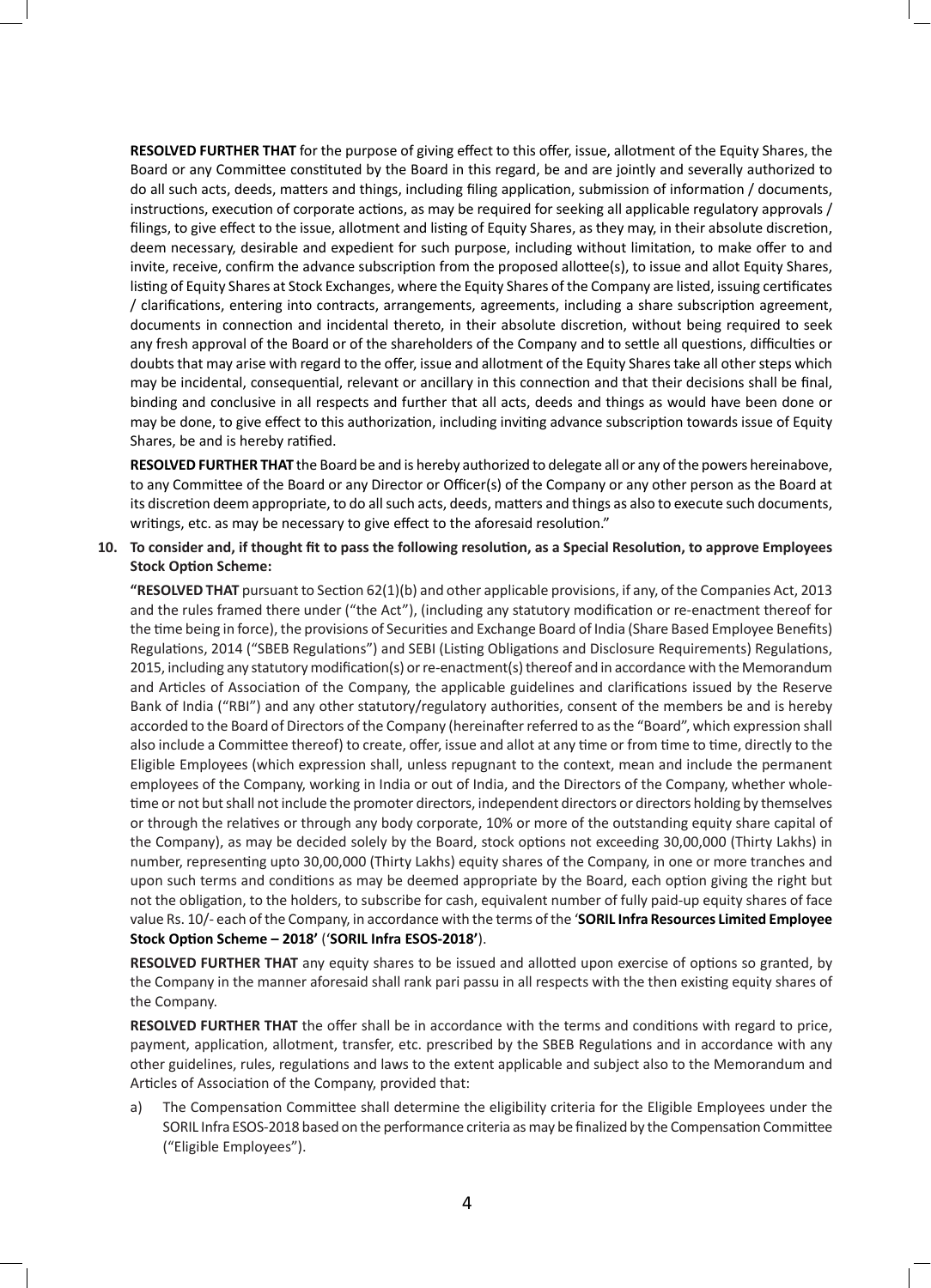- b) Such Eligible Employees, as may be decided by the Board, shall be granted stock option(s) under the SORIL Infra ESOS-2018.
- c) The Compensation Committee shall determine the actual quantum of options to be granted under SORIL Infra ESOS-2018 to each Eligible Employee.
- d) The date as decided by the Board/Compensation Committee for the grant of option(s) shall be the grant date.
- e) The principal terms of the SORIL Infra ESOS-2018 inter-alia are as under:
	- The Eligible Employees shall be eligible to participate under the said stock option scheme, subject to specified performance and employment conditions. The options granted to the Eligible Employees shall vest within a period of 5 years from the date of grant.
	- ii. The exercise price will be the market price of the equity shares of the Company, being the latest available closing price on the Stock Exchange on which shares of the Company are listed and is having higher trading volume, prior to the date of grant or such other price as may be decided by the Board / Compensation Committee.
	- iii. The exercise period of the vested options shall be 5 years from the vesting of the options, within which the options vested in any Eligible Employee may be exercised.
- f) The Board is also empowered to make a fair and reasonable adjustment to the exercise price in case of rights issues, bonus issues, merger, demerger and other corporate actions.
- g) The Company shall conform to the accounting policies prescribed by Securities and Exchange Board of India and as specified by the SBEB Regulations from time to time.
- h) The Company shall use the intrinsic value method for valuation of its options.
- i) As the Company would calculate the employee compensation cost using the intrinsic value of the stock options, the difference between the employee compensation cost so computed and the employee compensation cost that shall have been recognized if it had used the fair value of the options, shall be disclosed in the Directors' Report and also the impact of this difference on profits and on Earnings Per Share of the Company shall also be disclosed in the Directors' Report.

**RESOLVED FURTHER THAT** the Board be and is hereby authorized to vary, modify or alter any of the terms and conditions of the SORIL Infra ESOS-2018, including those for the grant of options, issue of shares on exercise of options, exercise price, vesting period, exercise period, subject to the SBEB Regulations, without seeking fresh approval of the members of the Company.

**RESOLVED FURTHER THAT** for giving effect to this Resolution, the Board be and is hereby authorised to do all such acts, deeds and things as it may, in its absolute discretion, consider necessary, expedient, usual, proper or incidental and to settle any question, remove any difficulty or doubt that may arise from time to time in relation to the grant of options, allotment of shares on exercise of options etc. and to take such actions or give such directions as may be necessary or desirable and to obtain any approvals, permissions or sanctions which may be necessary or desirable, as they may deem fit.

**RESOLVED FURTHER THAT** the Board be and is hereby further authorized to delegate all or any of the powers herein conferred by this resolution to any director or directors or to any Committee of directors or any other officer or officers of the Company.

**RESOLVED FURTHER THAT** for the purpose of giving effect to any creation, offer, issue, allotment or listing of the securities, the Board be and is hereby authorized on behalf of the Company to evolve, decide upon and bring into effect the said Scheme and make modifications, changes, variations, alterations or revisions in the said Scheme from time to time as may be specified by the Board in its absolute discretion for such purpose, with power to settle any questions, difficulties or doubts that may arise in this regard without requiring the Board to secure any further consent or approval of the members of the Company."

11. To consider and, if thought fit to pass the following resolution, as a Special Resolution, to approve grant of **options under SORIL Infra ESOS-2018, to employees of Company's existing/future subsidiaries and/or holding company:**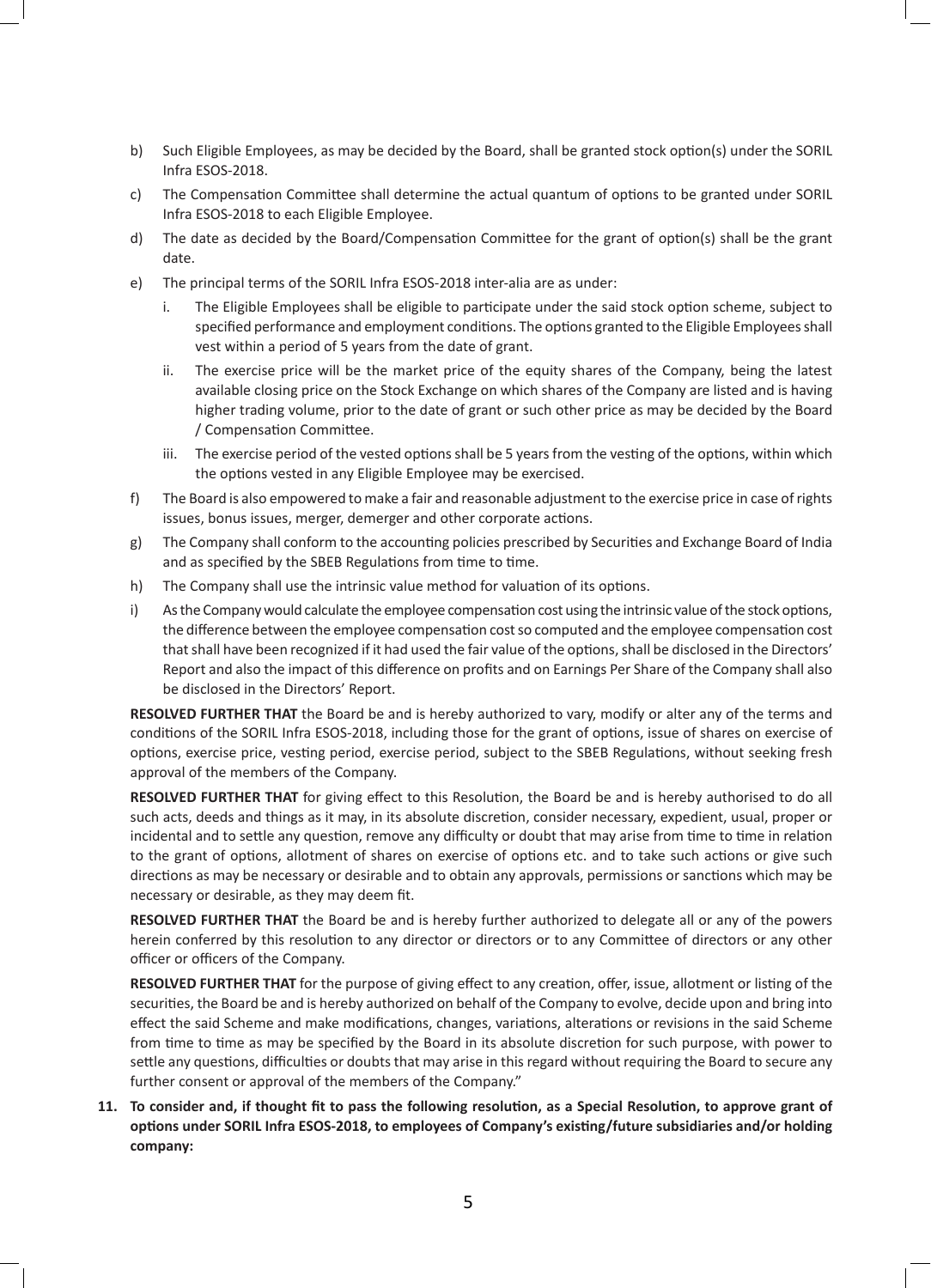**"RESOLVED THAT** pursuant to Section 62(1)(b) and other applicable provisions, if any, of the Companies Act, 2013 and the rules framed there under ("the Act"), (including any statutory modification or re-enactment thereof for the time being in force), the provisions of Securities and Exchange Board of India (Share Based Employee Benefits) Regulations, 2014 ("SBEB Regulations") and SEBI (Listing Obligations and Disclosure Requirements) Regulations, 2015 , including any statutory modification(s) or re-enactment(s) thereof and in accordance with the Memorandum and Articles of Association of the Company, the applicable guidelines and clarifications issued by the Reserve Bank of India ("RBI") and any other statutory/regulatory authorities, consent of the members be and is hereby accorded to the Board of Directors of the Company (hereinafter referred to as the "Board", which expression shall also include a Committee thereof) to extend the benefits of '**SORIL Infra Resources Limited Employee Stock Option Scheme – 2018'** ('**SORIL Infra ESOS-2018'**), proposed in the resolution under Item No. 10 of this Notice, to or for the benefit of Employees of the Company's existing/ future subsidiaries and/or holding company, working in India or out of India including Directors (except Promoter Directors, Independent Directors and any Director holding, directly or indirectly, more than 10% of the outstanding Equity shares of the Company) of such subsidiaries and/or holding company, and on such terms and conditions as may be decided by the Board under SORIL Infra ESOS-2018 and/or amendments thereto and as allowed under prevailing laws, rules and regulations and/or amendments thereto, from time to time.

**RESOLVED FURTHER THAT** for the purpose of giving effect to any creation, offer, issue, allotment or listing of the securities, the Board be and is hereby authorized on behalf of the Company to evolve, decide upon and bring into effect the Scheme and make modifications, changes, variations, alterations or revisions in the said Scheme from time to time as may be specified by the Board in its absolute discretion for such purpose, with power to settle any questions, difficulties or doubts that may arise in this regard without requiring the Board to secure any further consent or approval of the members of the Company."

12. To consider and, if thought fit to pass the following resolution, as a Special Resolution, to approve grant of options under SORIL Infra ESOS-2018, during any one year, to identified eligible employees, equal to, or exceeding 1% **of the issued capital of the Company:**

**"RESOLVED THAT** pursuant to Section 62(1)(b) and other applicable provisions, if any, of the Companies Act, 2013 and the rules framed there under ("the Act"), (including any statutory modification or re-enactment thereof for the time being in force), the provisions of Securities and Exchange Board of India (Share Based Employee Benefits) Regulations, 2014 ("SBEB Regulations") and SEBI (Listing Obligations and Disclosure Requirements) Regulations, 2015, including any statutory modification(s) or re-enactment(s) thereof and in accordance with the Memorandum and Articles of Association of the Company, the applicable guidelines and clarifications issued by the Reserve Bank of India ("RBI") and any other statutory/regulatory authorities, consent of the members, be and is hereby accorded to the Board of Directors of the Company (hereinafter referred to as the "Board", which expression shall also include a Committee thereof) to identify specific Eligible Employees and to grant /re-grant options, during any one year to such identified employees, equal to, or exceeding 1% of the issued capital (excluding outstanding warrants and conversions) of the Company at the time of grant, within the overall limit of 30,00,000 (Thirty Lakhs) stock options under '**SORIL Infra Resources Limited Employee Stock Option Scheme – 2018'** ('**SORIL Infra ESOS-2018'**).

**RESOLVED FURTHER THAT** for the purpose of giving effect to this Resolution, the Board and/or the Compensation Committee be and is hereby authorized on behalf of the Company to identified the eligible employees and number of options to be granted to them and to settle all questions, difficulties or doubts that may arise, without the Board being required to seek any further consent / approval of the Members."

## 13. To consider and, if thought fit to pass the following resolution, as a Special Resolution, to insert a new clause **to the existing Clause III, the Object Clause, of the Memorandum of Association of the Company:**

**"RESOLVED THAT** pursuant to the provisions of Section(s) 4, 13 and 15 and all other applicable provisions, if any, of the Companies Act 2013, read with applicable Rules and Regulations framed thereunder (including any statutory modification(s) or re-enactment(s) thereof for the time being in force), SEBI (Listing Obligations and Disclosure Requirements) Regulations, 2015 or any other applicable law(s), regulation(s), guideline(s), and subject to the approvals of the appropriate regulatory authorities, Clause-III (A) i.e. 'The Objects to be pursued by the Company on its incorporation' of the Memorandum of Association of the Company be altered so as to insert new sub-clause 6, as under, in addition to the existing sub-clauses 1 to 5: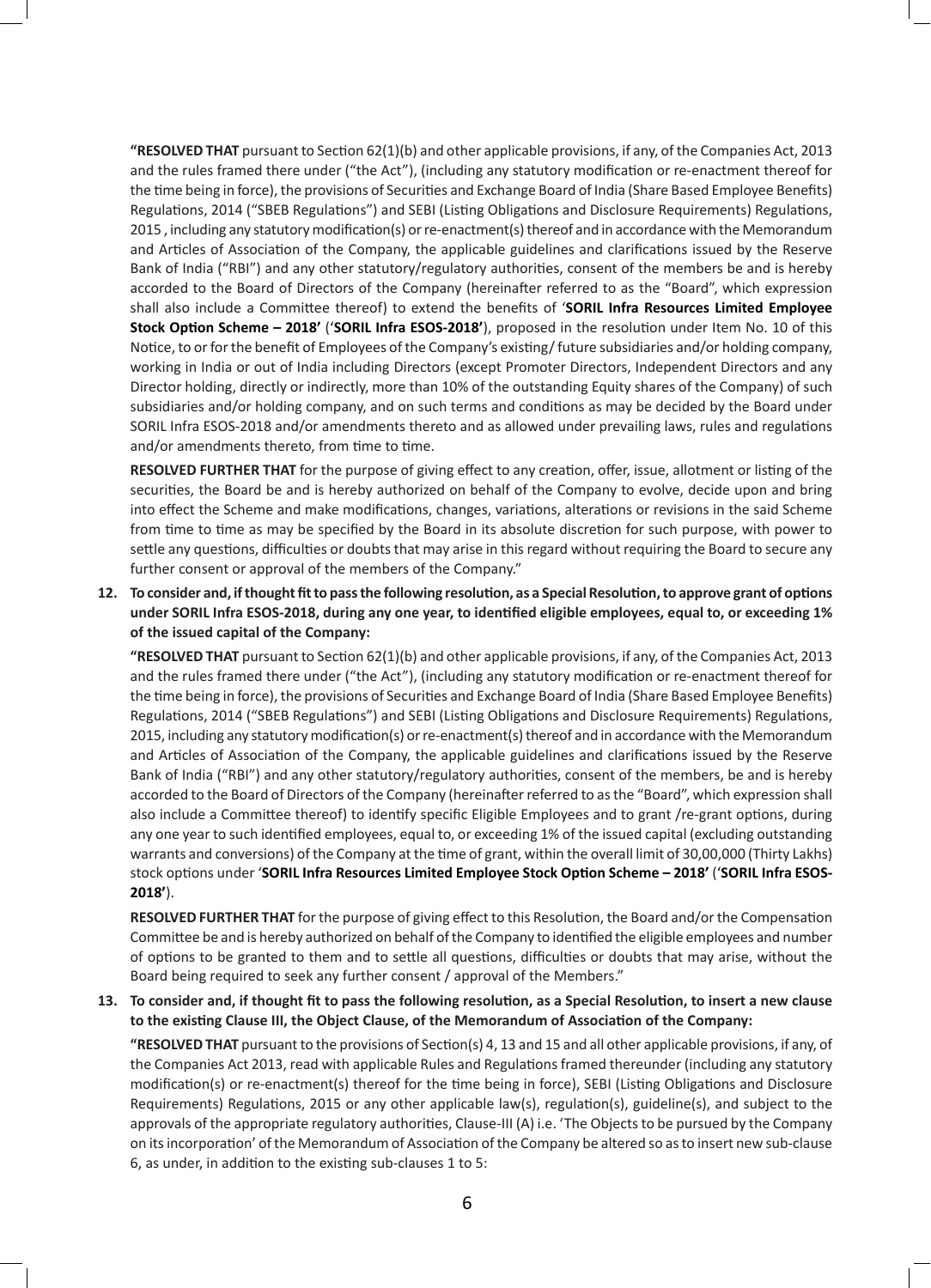6. To set up, incorporate, promote, acquire, and operate subsidiary(ies), joint venture(s), associate company(ies), trust(s), or limited liability partnerships in various kind of businesses and services.

**RESOLVED FURTHER THAT** the Board of Directors of the Company (hereinafter referred to as the "Board", which term shall include any committee of directors constituted by the Board) be and is hereby authorised to do all such acts, deeds, matters and things, including without limitation finalisation and/or execution and/or filing of any document, form, statement etc. that may be required to give effect to the above authorisations, as the Board in its absolute discretion deem fit without being required to seek any fresh approval of the members of the Company."

# 14. To consider and, if thought fit, pass the following resolution as a special resolution for giving Loans and/or **providing Guarantees or Securities and/or making investments in Body Corporate(s):**

**"RESOLVED THAT** pursuant to the provisions of Section 186 and any other applicable provisions, if any, of the Companies Act, 2013, read with Rules framed thereunder (including any statutory modification(s) or re-enactment thereof, for the time being in force and as may be enacted from time to time), subject to such approvals, consents, sanctions and permissions, as may be necessary, and in accordance with the enabling provisions of Memorandum and Articles of Association of the Company, and all other provisions of applicable laws, consent of the members of the Company be and is hereby accorded to the Board of Directors of the Company (hereinafter referred to as the "Board", which term shall include any Committee constituted by the Board or any person(s) authorized by the Board to exercise the powers conferred on the Board by this Resolution) to acquire by way of subscription, purchase or otherwise, the securities of any Body Corporate(s) including Government Securities, AAA rated Corporate Bonds, Certificate of Deposits issued by Banks and / or give loans to any Body Corporate(s) including in the form of Corporate Deposits and/or give any guarantee or provide security in connection with a loan of any Subsidiary Company(ies) upto an aggregate amount outstanding at any time not exceeding 2 times of the Company's net-worth, notwithstanding that the aggregate of the loans or guarantees or securities so far given or to be given and/ or securities so far acquired or to be acquired by the Company may collectively exceed the limits prescribed under Section 186 of the Companies Act, 2013.

**RESOLVED FURTHER THAT** the Board be and is hereby authorized and empowered to arrange or settle the terms and conditions on which the Company give loans and/or give any guarantee or provide security in connection with a loan and/or for making investments howsoever as it may think fit and to do all such other acts, deeds and things, as it may deem necessary, in its absolute discretion, including to execute all such agreements, documents, instruments and writings as may be required and to delegate all or any of its powers herein conferred, to any Committee of Directors and/ or directors and / or officers of the Company, to give effect to the authority of this resolution."

> By Order of the Board of Directors For **SORIL Infra Resources Limited**

Sd/- **Vikas Khandelwal** Place: Gurugram *Company Secretary* Date: August 30, 2018 *Membership No.: A18475*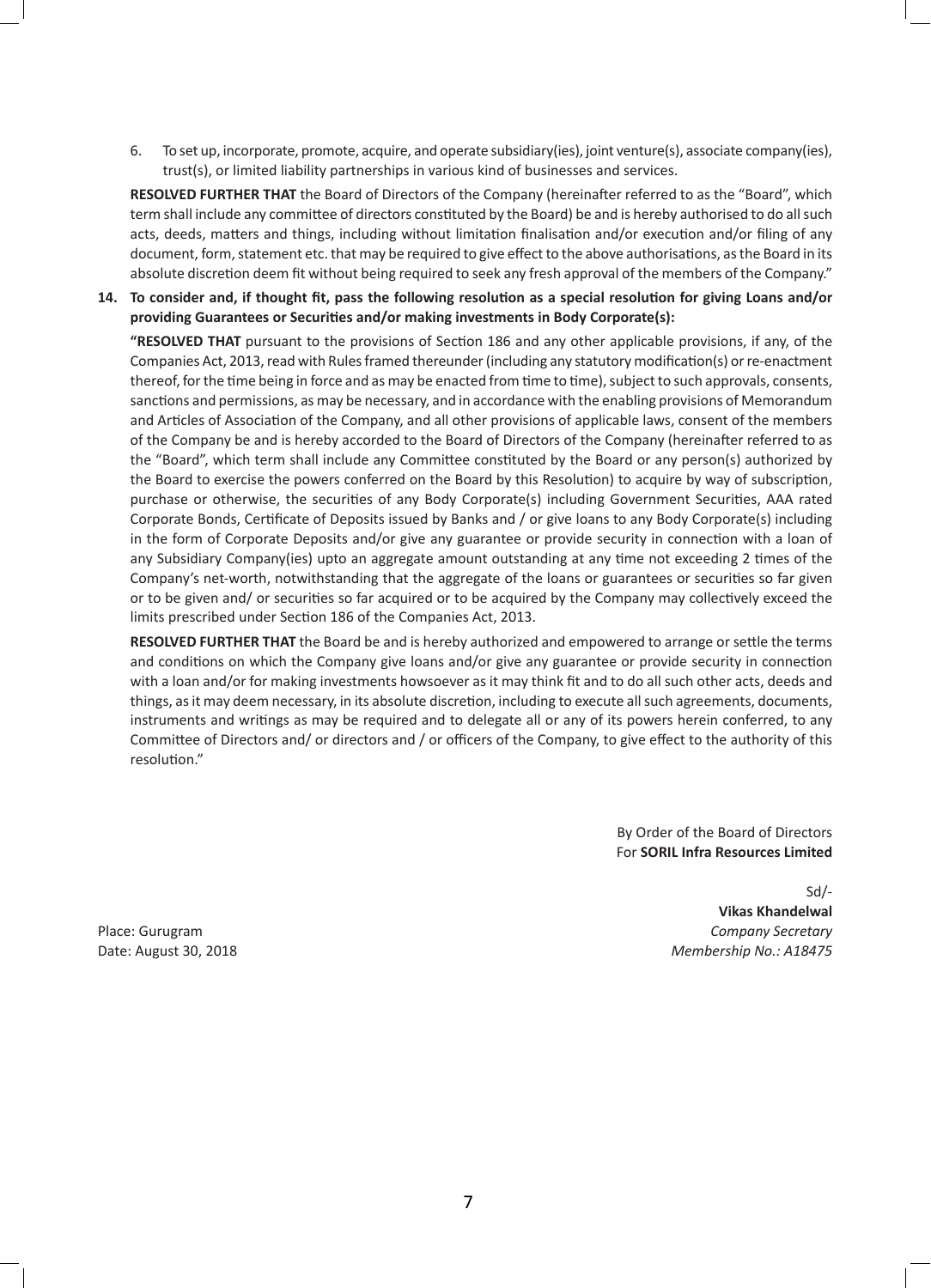#### **NOTES**:

- (a) The Register of Members and Share Transfer Books of the Company shall remain closed from Monday, September 24, 2018 to Saturday, September 29, 2018 (both days inclusive), for annual closing (for Annual General Meeting).
- (b) The Explanatory Statement pursuant to Section 102 of the Companies Act, 2013 setting out material facts concerning the business under Item Nos. 2 to 12 of the accompanying Notice, is annexed hereto.
- (c) A MEMBER ENTITLED TO ATTEND AND VOTE AT THIS MEETING IS ENTITLED TO APPOINT A PROXY OR PROXIES TO ATTEND AND, ON A POLL, TO VOTE ON HIS/HER BEHALF AND A PROXY NEED NOT BE A MEMBER. A person can act as a proxy on behalf of members not exceeding 50 and holding in the aggregate not more than 10% of the total share capital of the Company carrying voting rights. In case a proxy is proposed to be appointed by a member holding more than 10% of the total share capital of the Company carrying voting rights, then such proxy shall not act as a proxy for any other person or shareholder.

The instrument of Proxy in order to be effective, should be deposited at the Registered Office or at Corporate Office of the Company, at Gurugram, duly completed and signed, not less than 48 hours before the commencement of the meeting. Proxy form is annexed to this Notice. Proxies submitted on behalf of the companies, societies etc., must be supported by an appropriate resolution/authority, as applicable.

- (d) The Securities and Exchange Board of India (SEBI) has mandated the submission of Permanent Account Number (PAN) by every participant in securities market. Members holding shares in electronic form are, therefore, requested to submit their PAN to the Depository Participants with whom they maintain their demat accounts. Members holding shares in physical form should submit their PAN to the Registrar and Share Transfer Agent.
- (e) The Ministry of Corporate Affairs (MCA) vide its notification no. S.O. 1833(E) dated May 7, 2018, has done away with the requirement of getting the appointment of the Statutory Auditors ratified at every Annual General Meeting. Since the appointment of existing Statutory Auditors of the Company was initially approved by the shareholders for a period of five years, which will end at the conclusion of next Annual General Meeting, no resolution has been proposed for ratification of their appointment at 13th Annual General Meeting.
- (f) Electronic copy of the Notice of 13th Annual General Meeting (AGM) of the Company and the Annual Report for FY 2017-18 are being sent to all the members whose e-mail IDs are registered with the Company/ Depository Participant(s) for communication purposes unless any member has requested for a hard copy of the same. For members who have not registered their e-mail IDs, physical copy of the said Notice and Annual Report inter-alia indicating the process and manner of e-Voting along with Attendance Slip and Proxy Form are being sent in the permitted mode(s). The said Notice and the Annual Report are being sent to all the Members, whose names appeared in the Register of Members as on August 31, 2018, and to Directors and the Auditors of the Company. Members may note that said Notice and the Annual Report for FY 2017-18 is also posted on the website of the Company www.sorilinfraresources.com.
- (g) Voting through electronic means
	- I. In compliance with the provisions of Section 108 of the Companies Act 2013, read with Rule 20 of the Companies (Management and Administration) Amendment Rules, 2015, Regulation 44 of the SEBI (Listing Obligations and Disclosure Requirements) Regulations, 2015, (SEBI (LODR) Regulations, 2015) and Secretarial Standard on General Meetings (SS2) issued by the Institute of Company Secretaries of India, the Company is pleased to provide the facility of voting through electronic means, as an alternative, to all its Members to enable them to cast their votes electronically instead of casting their vote at the Meeting. Please note that the voting through electronic means is optional. The facility of casting the votes by the members using an electronic voting system from a place other than venue of the Meeting ("remote e-voting") will be provided by Karvy Computershare Private Limited (Karvy).
	- II. The facility of voting through ballot paper shall be made available at the Meeting and the members attending the Meeting who have not cast their vote by remote e-voting shall be able to exercise their right to vote at the Meeting through ballot paper.
	- III. The Members who cast their vote by remote e-voting prior to the Meeting may also attend the Meeting.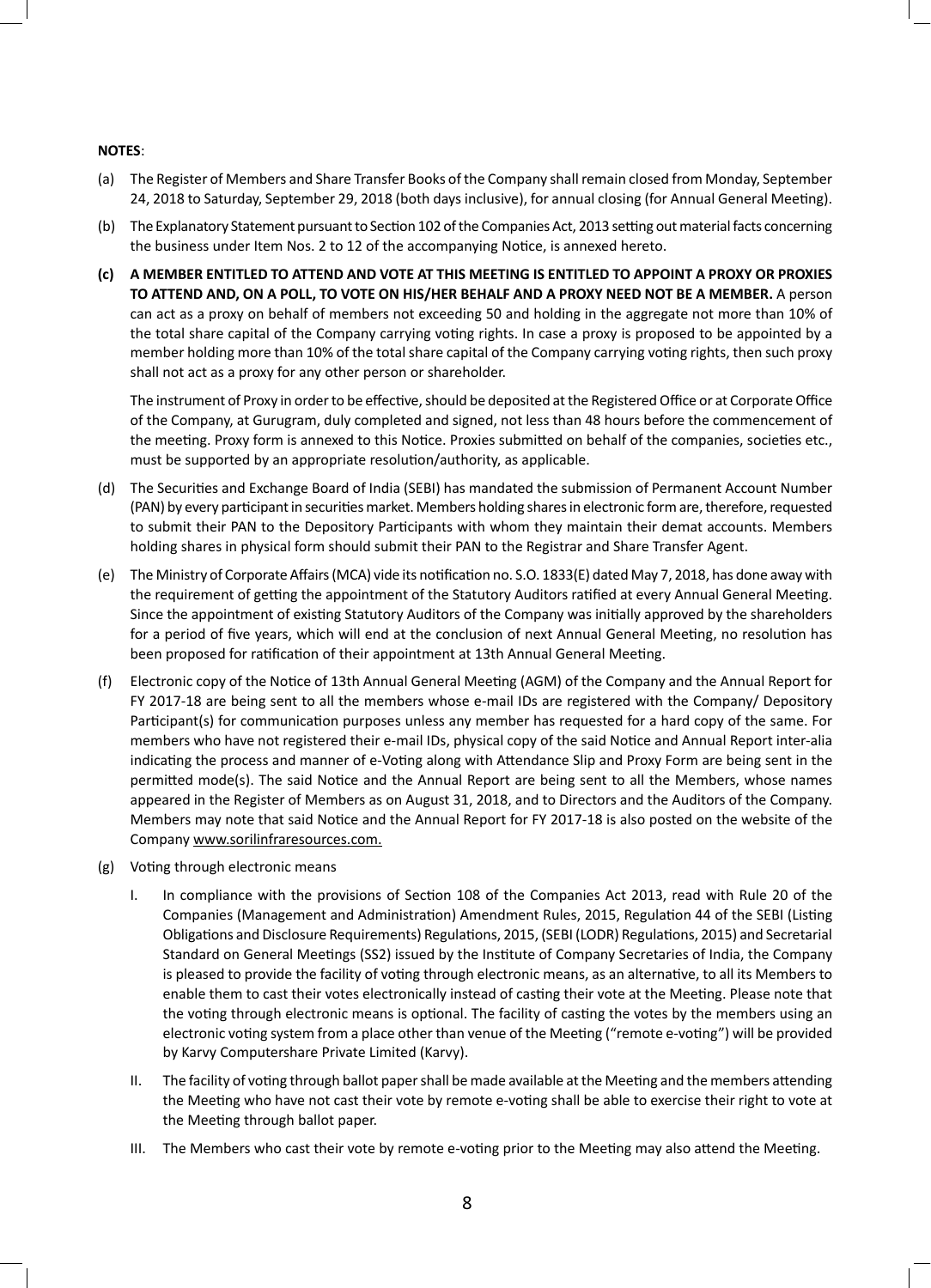- IV. The remote e-voting period commences on Wednesday, September 26, 2018 at 10:00 A.M. and ends on Friday, September 28, 2018 at 5.00 P.M. During this period, the Members of the Company holding shares in physical form or in dematerialized form, as on the cut-off date (for reckoning voting rights) being, Saturday, September 22, 2018, may cast their vote by remote e-voting in the manner and process set out herein below. The remote e-voting module shall be disabled by Karvy for voting thereafter. Any person who is not a member as on the cut-off date should treat this Notice for information purposes only.
- V. In case of any query pertaining to e-voting, please visit Help & FAQ's section of https://evoting.karvy.com. (Karvy's website).
- VI. The voting rights of the Members shall be in proportion to their shares of the paid up equity share capital of the Company as on the cut-off date (for reckoning voting rights) being, Saturday, September 22, 2018.
- VII. The Company has appointed Mr. Ravi Kumar Kaushal (Membership No. 083302), Practicing Chartered Accountant, as the Scrutinizer for conducting the electronic voting process in a fair and transparent manner.
- VIII. The process and manner for remote e-voting are as under:
	- i) Open your web browser during the voting period and navigate to 'https://evoting.karvy.com'
	- ii) Enter the login credentials (i.e.-User-ID & password) mentioned on the Notice. Your Folio No. /DP ID Client ID will be your User-ID.

| User – ID | For Members holding shares in Demat Form:-                                                                                                |  |  |
|-----------|-------------------------------------------------------------------------------------------------------------------------------------------|--|--|
|           | For NSDL:- 8 Character DP ID followed by 8 Digits Client ID<br>a)                                                                         |  |  |
|           | For CDSL:- 16 digits beneficiary ID<br>b)                                                                                                 |  |  |
|           | For Members holding shares in Physical Form:-                                                                                             |  |  |
|           | Electronic Voting Event Number (EVEN) followed by Folio Number registered with the                                                        |  |  |
|           | Company.                                                                                                                                  |  |  |
| Password  | Your Unique password is printed on the AGM Notice / forwarded through the electronic notice<br>via email.                                 |  |  |
| Captcha   | Enter the Verification code i.e., please enter the alphabets and numbers in the exact way as they<br>are displayed, for security reasons. |  |  |

- iii) Please contact on toll free no. 1-800-34-54-001 for any further clarifications.
- iv) Members can cast their vote online from September 26, 2018 at 10:00 A.M. to September 28, 2018 till 5:00 P.M.
- v) After entering these details appropriately, click on "LOGIN".
- vi) Members holding shares in Demat/Physical form will now reach Password Change menu wherein they are required to mandatorily change their login password in the new password field. The new password has to be minimum eight characters consisting of at least one upper case (A-Z), one lower case (a-z), one numeric value (0-9) and a special character. Kindly note that this password can be used by the Demat holders for voting for resolution of any other Company on which they are eligible to vote, provided that Company opts for e-voting through Karvy Computershare Private Limited e-Voting platform. System will prompt you to change your password and update any contact details like mobile no., email ID etc on 1<sup>st</sup> login. You may also enter the Secret Question and answer of your choice to retrieve your password in case you forget it. It is strongly recommended not to share your password with any other person and take utmost care to keep your password confidential.
- vii) You need to login again with the new credentials.
- viii) On successful login, system will prompt to select the 'Event' i.e. 'Company Name'.
- ix) If you are holding shares in Demat form and had logged on to "https://evoting.karvy.com" and casted your vote earlier for any company, then your existing login id and password are to be used.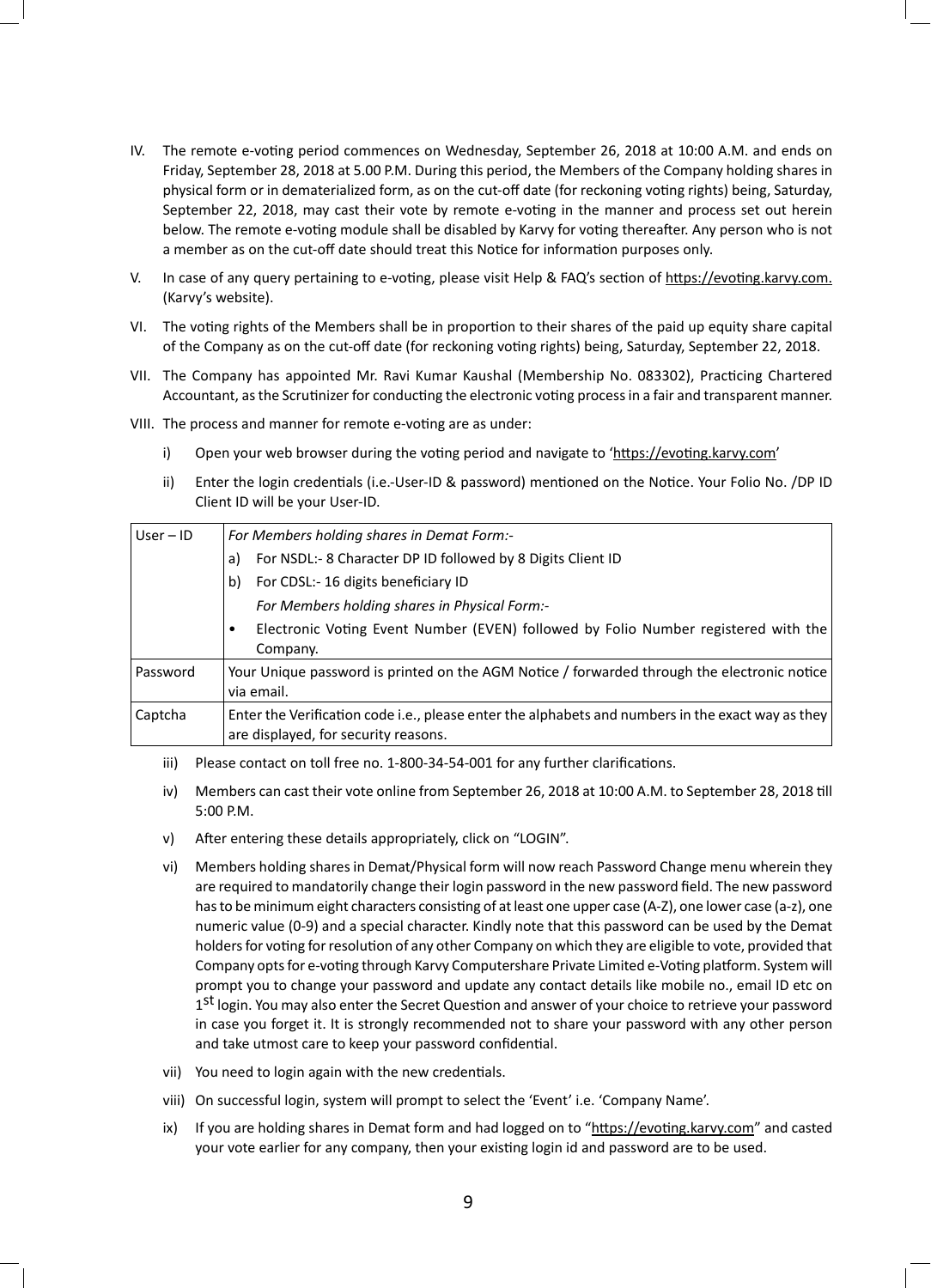- x) On the voting page, you will see Resolution Description and against the same the option 'FOR/AGAINST/ ABSTAIN' for voting. Enter the number of shares (which represents number of votes) under 'FOR/ AGAINST/ABSTAIN' or alternatively you may partially enter any number in 'FOR' and partially in 'AGAINST', but the total number in 'FOR/AGAINST' taken together should not exceed your total shareholding. If the shareholder does not want to cast the vote, select 'ABSTAIN'.
- xi) After selecting the resolution you have decided to vote on, click on "SUBMIT". A confirmation box will be displayed. If you wish to confirm your vote, click on "OK", else to change your vote, click on "CANCEL" and accordingly modify your vote.
- xii) Once you 'CONFIRM' your vote on the resolution, you will not be allowed to modify your vote.
- xiii) Corporate/Institutional Members (corporate /Fls/Flls/Trust/Mutual Funds/Banks, etc.) are required to send scan (PDF format) of the relevant Board resolution to the Scrutinizer through e-mail to ravikaushal2603@gmail.com with copy to evoting@karvy.com. The file scanned image of the Board Resolution should be in the naming format "Corporate Name Event no."
- xiv) In case a person has become the Member of the Company after August 31, 2018 (cut-off date for dispatch of Notice) and holds the shares of the Company as on the cut-off date (for reckoning voting rights) i.e. September 22, 2018, they may write to Karvy on the email Id: evoting@karvy.com or to Ms. C. Shobha Anand, Dy. Gen. Manager, Contact No. 040-67162222, at [Unit: SORIL Infra Resources Limited] Karvy Computershare Private Limited, Karvy Selenium Tower B, Plot No. 31-32, Gachibowli, Financial District, Nanakramguda, Hyderabad - 500 032, requesting for the User ID and Password. After receipt of the above credentials, please follow the steps mentioned above, to cast the vote. However, if you are already registered with Karvy for remote e-voting then you can use your existing user ID and password for casting your vote. If you forget your password, you can reset your password by using "Forgot Password" option available on 'https://evoting.karvy.com'.
- (h) A person, whose name is recorded in the register of members or in the register of beneficial owners maintained by the depositories as on the cut-off date only shall be entitled to avail the facility of remote e-voting as well as voting at the AGM through ballot paper.
- (i) The Chairman of the Meeting shall, at the Meeting, allow voting with the assistance of scrutinizer, by use of ballot paper for all those members who are present at the AGM but have not cast their votes by availing the remote e-voting facility.
- (j) The Scrutinizer shall, immediately after the conclusion of voting at the AGM, first count the votes cast at the meeting, thereafter unblock the votes cast through remote e-voting in the presence of at least two (2) witnesses not in the employment of the Company and shall submit, not later than 48 hours of the conclusion of the Meeting, a consolidated Scrutinizers' report of the total votes cast in favour or against, if any, to the Chairman of the Meeting.
- (k) The Chairman of the Meeting, on receipt of the Scrutinizers' Report, shall declare the results of the voting forthwith and the results declared along with the Scrutinizers' Report shall be placed on the Company's website www. sorilinfraresources.com and on the website of Karvy immediately after the result is declared and the Company shall, simultaneously, forward the results to Stock Exchanges.
- (l) All documents referred to in the accompanying Notice and the Explanatory Statement shall be open for inspection, without any fee, at the Registered Office and at Corporate Office of the Company at Gurugram, during normal business hours (11.00 a.m. to 5:00 p.m.) on all working days except Saturdays, upto and including the date of AGM of the Company.
- (m) The Ministry of Corporate Affairs has taken a "Green Initiative in Corporate Governance" by allowing paperless compliances by Companies through electronic mode. We propose to send all future communications, in electronic mode to the email address provided by you. Shareholders whose e-mail address is not registered with us are requested to please get your e-mail address registered with us, so that your Company can contribute to the safety of environment.
- (n) Brief profile of the proposed appointee(s), nature of their expertise along with the details, required to be provided in terms of Regulation 36 of the SEBI (LODR) Regulations, 2015 have been provided in the explanatory statement to this Notice.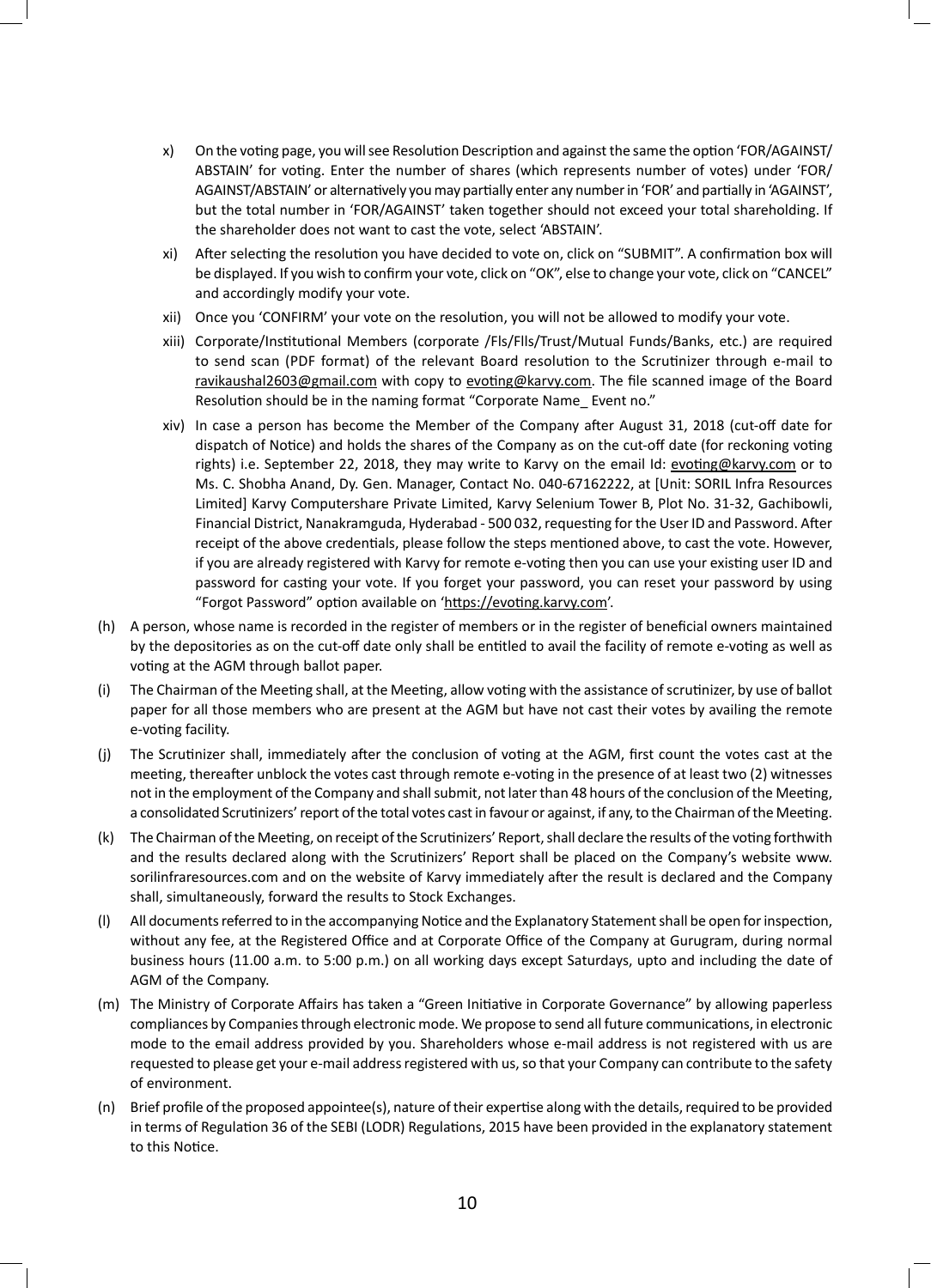# **EXPLANATORY STATEMENT IN RESPECT OF THE ORDINARY/SPECIAL BUSINESS PURSUANT TO SECTION 102 OF THE COMPANIES ACT, 2013**

The following Explanatory Statement pursuant to Section 102 of the Companies Act, 2013 ("Act") sets out all material facts relating to the business mentioned at Item Nos. 2 to 12 of the accompanying Notice dated August 30, 2018.

#### **Item Nos. 2, 3 and 4:**

In accordance with the provisions of Section 152 of the Companies Act, 2013 and in terms of the Articles of Association of the Company, Mr. Anil Malhan (DIN: 01542646), Executive Director of the Company, retire by rotation at the ensuing Annual General Meeting of the Company and being eligible offer himself for reappointment.

Further, the Board of the Company, on July 20, 2018, upon recommendation of the Nomination & Remuneration Committee, appointed Mr. Divyesh Bharatkumar Shah (DIN: 00010933) and Mrs. Sargam Kataria (DIN: 07133394), as Additional Directors on the Board of the Company.

#### **Brief profile of appointee directors are as under:**

## **Mr. Anil Malhan, Executive Director (DIN: 01542646)**

Mr. Anil Malhan has over 20 years of industry experience and brings deep operational knowledge and first-hand experience in shaping the business strategy, operations etc. During his long association with Indiabulls Group, he has provided leadership & guidance in the areas of administration, regulatory, service industry and projects execution. He also possesses rich and varied experience in the areas of HR, legal, finance and marketing etc.

Mr. Malhan holds masters degree in business administration. He is also a Director on the Board of Airmid Aviation Services Limited, Indiabulls Commercial Credit Limited, Indiabulls Buildcon Limited, Indiabulls Collection Agency Limited and Aspire Land Development Private Limited. He is the member of Stakeholders Relationship Committee and Corporate Social Responsibility Committee and Chairman of Management Committee of the Company. He is also Member of Asset Liability Management Committee and Bond Issue Committee and Chairman of Audit Committee, Nomination & Remuneration Committee, Integrated Risk Management Committee and Corporate Social Responsibility Committee of Indiabulls Commercial Credit Limited. He is also a Chairman of Audit Committee, Nomination & Remuneration Committee and Corporate Social Responsibility Committee of Airmid Aviation Services Limited. He does not hold any shares of the Company and is not related to any other director on the Board of the Company.

## **Mr. Divyesh Bharatkumar Shah, Non-executive Director (DIN: 00010933)**

Mr. Divyesh Bharatkumar Shah, associated with Indiabulls Group since inception, has over 25 years of industry experience. Mr. Shah has extensive expertise on the process and operations required for running a service industry business in a very professional manner and has been involved in various roles and handled Key assignments during his association with the Group. In changing business environment where the Company aims to focus on new businesses, Mr. Shah's appointment on the Board of the Company will provide stability to the overall operations of the Company.

Mr. Shah is a Whole-time director, designated as Chief Executive Officer and Key Managerial Personnel of Indiabulls Ventures Limited and also on the Board of IB Assets Limited, Indiabulls Infrastructure Projects Limited, Indiabulls Engineering Limited, Indiabulls Natural Resources Limited, Indiabulls Commodities Limited and Indiabulls Consumer Products Limited. He is the member of Audit Committee, Compensation Committee, Allotment Committee and Corporate Social Responsibility Committee and Chairman of Management Committee and Securities Issuance Committee of Indiabulls Ventures Limited. He does not hold any shares of the Company and is not related to any other director on the Board of the Company.

## **Mrs. Sargam Kataria, Non-executive Director (DIN: 07133394)**

Mrs. Sargam Kataria is a multifaceted and goal-oriented professional with valuable experience in Human Resource Management, skilled in HR Consulting, Coaching, Culture Change, Organizational Design and Management. She is a strong human resource development professional with Master's in Business Administration (MBA) from FORE school of management and a Post Graduate in English Literature from Kurushetra University. Currently she is associated with one of the Indiabulls Group Company as Vice President- Business HR. As a focused Vice President in Human Resources, she has a track record of making positive changes in organization's culture, developing motivated staff, enhancing professionalism and leading HR activities to an increased organizational effectiveness.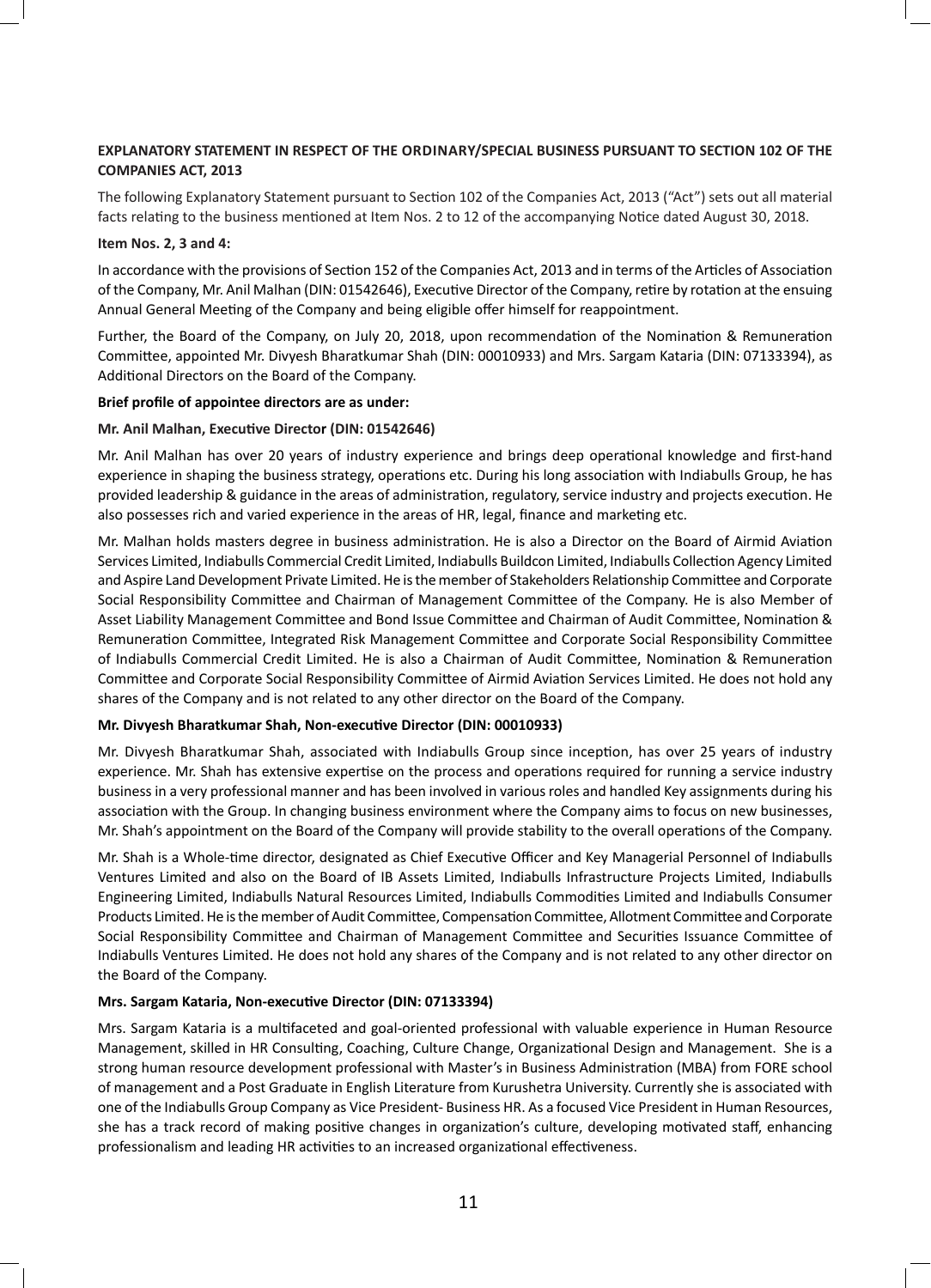She is also a director on the Board of Indiabulls Life Insurance Company Limited, Mackennas Minerals Private Limited, Agni Television Private Limited, Oliva Infrastructure Private Limited, Artemisia Buildwell Private Limited, Arizona Estates Private Limited, Thymus Buildcon Private Limited, Myrtus Infrastructure Private Limited, Eternal Projects Private Limited, Revati Infrastructure Private Limited and Trident Realtech Private Limited. She is the member of Audit Committee, Nomination & Remuneration Committee, Stakeholders Relationship Committee, Corporate Social Responsibility Committee, Compensation Committee and Management Committee of the Company. She does not hold any shares of the Company and is not related to any other director on the Board of the Company.

Mr. Anil Malhan, Mr. Divyesh Bharatkumar Shah and Mrs. Sargam Kataria are not debarred from holding the office of director by virtue of any SEBI order or any other such authority. Mr. Anil Malhan, who retires by rotation, being eligible has offered himself for re-appointment, as Director, liable to retire by rotation. Mr. Divyesh Bharatkumar Shah and Mrs. Sargam Kataria, being additional directors, hold office as such, upto the date of the ensuing Annual General Meeting. Notice(s) in writing have been received from Member(s) of the Company under section 160 of the Companies Act, 2013 signifying their intention to propose the appointments of Mr. Divyesh Bharatkumar Shah and Mrs. Sargam Kataria, as directors, liable to retire by rotation.

Keeping in view their vast experience and managerial skills, the Board recommends their appointment as directors, liable to retire by rotation, as set out at Item Nos. 2, 3 and 4 of this Notice, for the approval of the Members of the Company by way of ordinary resolutions.

Except the appointee directors, in respective resolutions, none of the Promoters, Directors and Key Managerial Personnel of the Company and their relatives is concerned or interested, financially or otherwise, in the resolutions set out at Item Nos. 2, 3 and 4 of this Notice.

## **Item No. 5:**

Since, NCDs represent one of the most cost-effective sources of funding and a reliable means of diversification of funding sources, the shareholders of the Company at their Annual General Meeting held on September 28, 2017 had authorized the Company to issue Non-Convertible Debentures (NCDs) and/or Bonds upto the borrowing limits of Rs. 1,000 Crores. However, in accordance with the applicable laws, the said authorization is valid for one year from the date of approval i.e. up to September 27, 2018. Therefore, approval of Members is being sought to reaffirm the authorization for issue of Non-Convertible Debentures (NCDs) and/or Bonds, upto the borrowing limits of Rs. 1,000 Crores.

Accordingly, pursuant to and in terms of Section 42 of the Companies Act, 2013, read with the Rule 14 of the Companies (Prospectus and Allotment of Securities) Rules, 2014, as amended, approval of the Members is being sought by way of a Special Resolution as set out at Item No. 5 of this Notice, authorizing the Board to issue NCDs and/or Bonds, on a private placement basis, during a period of one year from the date of this Annual General Meeting (AGM) of the Company, upto an aggregate amount not exceeding the borrowing limits of the Company, as per shareholders' authorization, of Rs. 1,000 Crores.

The Board accordingly recommends, passing of the Special Resolution, as set out at Item No. 5 of this Notice, for the approval of the Members of the Company.

None of the Promoters, Directors and Key Managerial Persons (KMPs) of the Company or any relatives of such Promoters, Directors or KMPs, are in any way concerned or interested, financially or otherwise, in the resolution set out at Item No. 5 of this Notice.

## **Item No. 6:**

The present Authorised Share Capital of the Company is Rs. 32,00,00,000/-divided into 2,80,00,000 Equity Shares of Rs. 10/- each and 40,00,000 Preference Shares of Rs. 10/- each.

To enable the Company to raise further capital, it is proposed to increase the authorised share capital of the Company to Rs. 50,00,00,000/-divided into 4,60,00,000 Equity Shares of Rs. 10/- each and 40,00,000 Preference Shares of Rs. 10/- each.

In terms of the provisions of Section 61 of the Companies Act, 2013, any increase in the authorised share capital requires prior approval of the members of the Company. Accordingly, the resolution at Item No. 6 of the Notice seeks approval of the Members for increase of the authorized share capital of the Company and consequential change in Clause V(a) of the Memorandum of Association of the Company.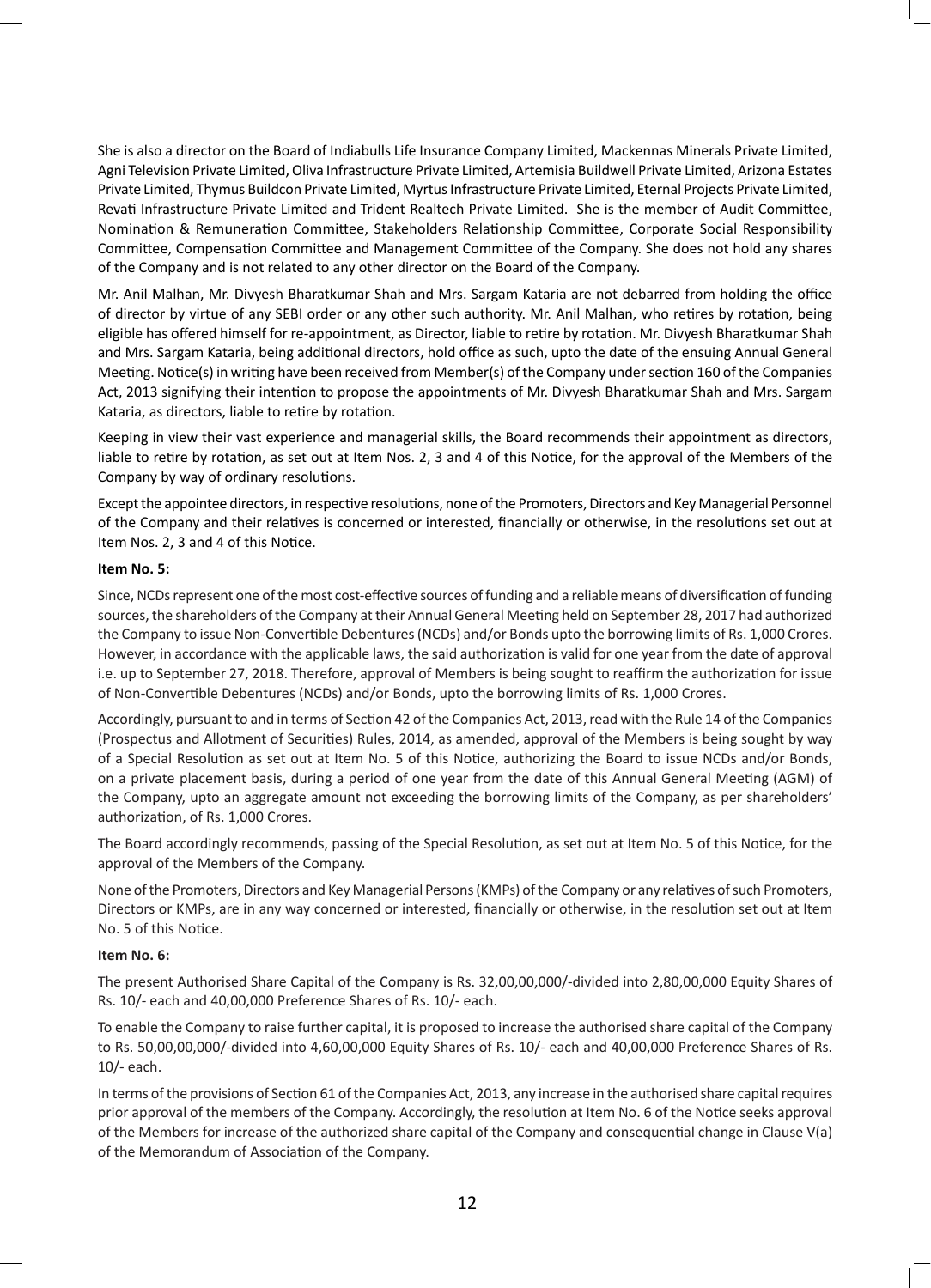A copy of the Memorandum of Association with the proposed changes is available at the registered office & corporate office of the Company for inspection by Members from Monday to Friday from (11.00 a.m. to 5:00 p.m.) till the date of the Annual General Meeting. The Board accordingly recommends, passing of the Ordinary Resolution, as set out at Item No. 6 of this Notice, for the approval of the Members of the Company.

None of the Promoters, Directors and Key Managerial Persons (KMPs) of the Company or any relatives of such Promoters, Directors or KMPs, are in any way concerned or interested, financially or otherwise, in the resolution set out at Item No. 6 of this Notice.

## **Item Nos. 7 and 8:**

It is proposed to increase the investment limits for Foreign Portfolio Investors, registered with the Securities and Exchange Board of India, including their sub-accounts ("FPIs") and Non-Resident Indians (NRIs) up to 100% (i.e. the present sectoral cap) and 24%, respectively, of the paid up equity capital of the Company. In accordance with the Regulation 5 read with Schedule 2 and 3 of Foreign Exchange Management (Transfer or Issue of Security by a Person Resident Outside India) Regulations, 2017, the proposed increase in investment limits requires members' approval by way of special resolution.

The increase in investment limits for FPIs and NRIs would enable them to acquire equity shares of the Company within the proposed limits, in accordance with applicable FEMA Regulations. This would also result into incremental weightage of the Company's shares in benchmark international stock market indices, which a large number of FPIs follow for their investments worldwide.

Your Directors recommend the resolutions set out at Item Nos. 7 and 8 for approval of the members as Special Resolutions.

None of the Promoters, Directors and Key Managerial Persons (KMPs) of the Company or any relatives of such Promoters, Directors or KMPs, are in any way concerned or interested, financially or otherwise, in the resolutions set out at Item Nos. 7 and 8 of this Notice.

## **Item No. 9**

To fund the diversification/ expansion of the existing and future businesses and to further augment the long-term financial resources of the Company and its existing/ future subsidiaries, the Board of Directors of the Company ("Board") at its meeting held on August 30, 2018, has authorized the issuance and allotment, of an aggregate of upto 3,900,000 (Three Million Nine Hundred Thousand) fully paid up Equity shares of face value of INR 10/- each of the Company to certain foreign portfolio investor(s), at an issue price of INR 539 (including a premium of INR 529) per Equity Share ("Issue Price"), which the Investor has agreed to subscribe, for a cash consideration aggregating upto INR 2,102,100,000 (Indian Rupees Two Billion One Hundred Two Million One Hundred Thousand), subject to approval by its members by way of a special resolution, as detailed in the resolution as set out at Item No. 9 of the accompanying Notice.

The offer and issue of the Equity Shares, by way of a preferential issue to the Investor, is in accordance with Chapter VII of the Securities and Exchange Board of India (Issue of Capital and Disclosure Requirements) Regulations, 2009, as amended ("ICDR Regulations") and other applicable provisions of Foreign Exchange Management Act, 1999 and rules and regulations framed thereunder and any other Rules / Regulations / Guidelines, if any, prescribed by any other regulatory authorities.

The other disclosures in accordance with the Companies Act, 2013 and Rules made thereunder, as amended, the ICDR Regulations and other applicable provisions of law, in relation to the Special Resolution set out at Item No. 9 of the accompanying Notice are as follows:

- **1. The Objects of the Preferential Issue:** To fund the diversification/ expansion of the existing and future businesses and to further augment the long-term financial resources of the Company and its existing/ future subsidiaries; and for General corporate purposes.
- **2. Securities to be issued:** The resolution as set out at Item No. 9 in the accompanying notice authorizes the Board to issue to Investor, upto 3,900,000 (Three Million Nine Hundred Thousand) fully paid-up Equity shares of face value of Rs. 10/- each, of the Company, for cash consideration aggregating upto INR 2,102,100,000 (Indian Rupees Two Billion One Hundred Two Million One Hundred Thousand) at the Issue Price and on the terms and conditions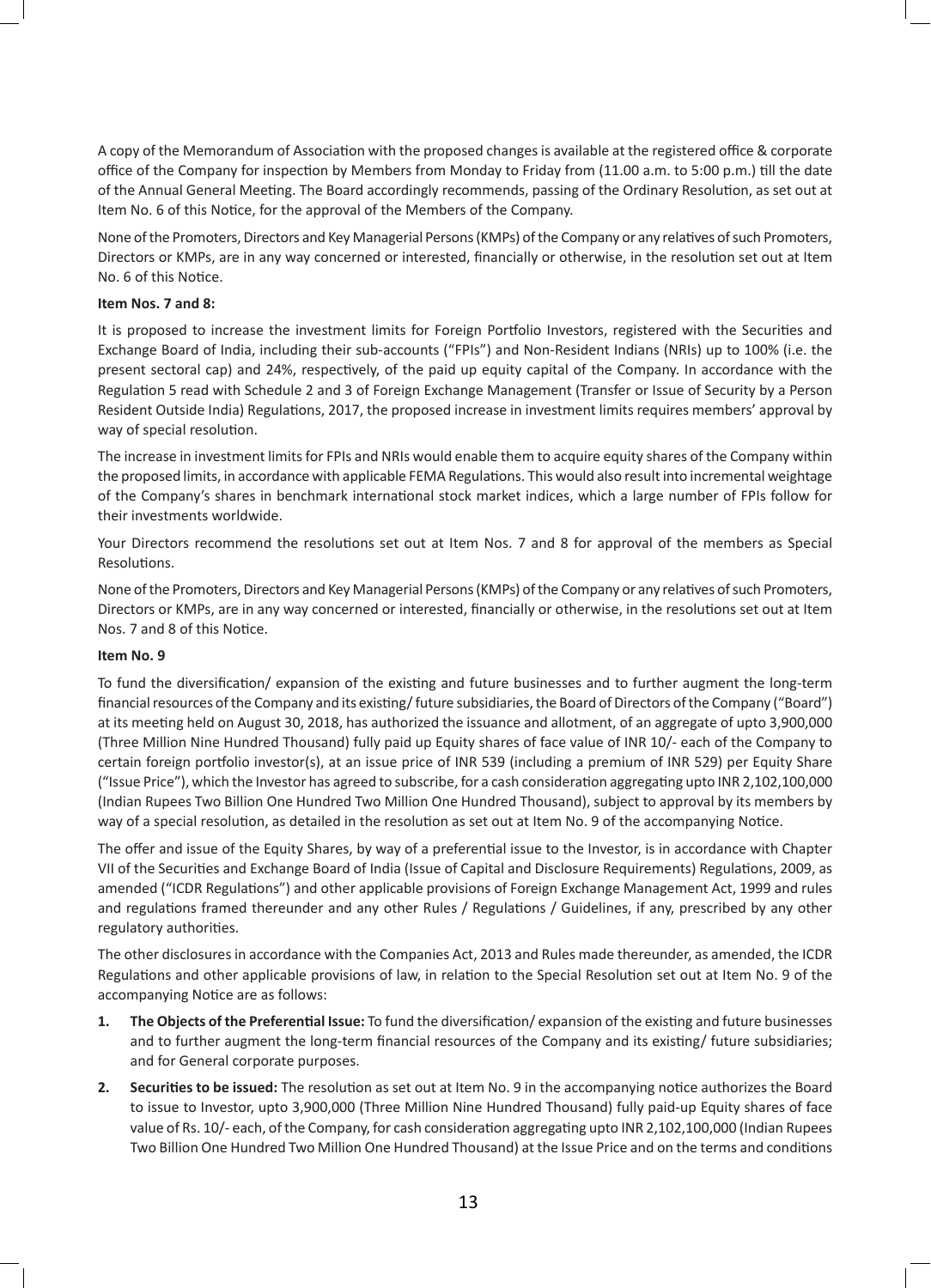as may be determined by the Board in accordance with the provisions of Chapter VII of the ICDR Regulations.

- 3. The proposal of the promoters / directors or key management personnel of the Company to subscribe to the **offer:** The preferential offer is not being made in favour of any of the promoters, directors or key management personnel of the Company.
- **4. The Equity Shareholding pattern before and after the Preferential Issue:** The equity shareholding pattern of the Company pre and post the preferential allotment, is given below:

| Category                     |                    | Post Preferential issue**<br>Pre Issue* |                    |              |                    | Post Preferential issue*** |  |
|------------------------------|--------------------|-----------------------------------------|--------------------|--------------|--------------------|----------------------------|--|
|                              | No. of             | $%$ of                                  | No. of             | $%$ of       | No. of             | $%$ of                     |  |
|                              | <b>Shares held</b> | shareholding                            | <b>Shares held</b> | shareholding | <b>Shares held</b> | shareholding               |  |
| <b>Promoters' holding</b>    |                    |                                         |                    |              |                    |                            |  |
| Indian:                      |                    |                                         |                    |              |                    |                            |  |
| Individual                   | 0                  | 0.00                                    | $\Omega$           | 0.00         | $\Omega$           | 0.00                       |  |
| <b>Bodies Corporate</b>      | 20,383,310         | 73.85                                   | 20,383,310         | 64.71        | 20,383,310         | 56.62                      |  |
| Sub-Total                    | 20,383,310         | 73.85                                   | 20,383,310         | 64.71        | 20,383,310         | 56.62                      |  |
| <b>Foreign Promoters</b>     | 0                  | 0.00                                    | 0                  | 0.00         | $\Omega$           | 0.00                       |  |
| Sub-Total (A)                | 20,383,310         | 73.85                                   | 20,383,310         | 64.71        | 20,383,310         | 56.62                      |  |
| Non-Promoters'               |                    |                                         |                    |              |                    |                            |  |
| holding                      |                    |                                         |                    |              |                    |                            |  |
| Institutional Investors      | 88,505             | 0.32                                    | 3,988,505          | 12.66        | 3,988,505          | 11.08                      |  |
| Non-Institutions:            |                    |                                         |                    |              |                    |                            |  |
| <b>Bodies Corporate</b>      | 1,308,483          | 4.74                                    | 1,308,483          | 4.15         | 1,308,483          | 3.63                       |  |
| <b>Indian Public</b>         | 5,539,987          | 20.07                                   | 5,539,987          | 17.59        | 10,039,987         | 27.89                      |  |
| Others                       | 279,715            | 1.01                                    | 279,715            | 0.89         | 279,715            | 0.78                       |  |
| Sub-Total (B)                | 7,216,690          | 26.15                                   | 11,116,690         | 35.29        | 15,616,690         | 43.38                      |  |
| Custodian (C)                | 0                  | 0.00                                    | 0                  | 0.00         | $\Omega$           | 0.00                       |  |
| <b>GRAND TOTAL (A) + (B)</b> | 27,600,000         | 100.00                                  | 31,500,000         | 100.00       | 36,000,000         | 100.00                     |  |

*\* the pre-issue shareholding pattern is as of August 24, 2018, being the last available BENPOS as on the date of this Notice*

*\*\* assuming no change in pre-issue shareholding pattern, except present preferential issue of 3,900,000 Equity Shares*

\*\*\* *computed on fully diluted basis, assuming conversion of all existing convertible securities i.e. 4,500,000 Employee Stock Options convertible into equivalent number of equity shares of the Company*

- **5. Proposed time within which the Preferential Issue shall be completed:** The allotment of Equity Shares shall be completed within a period of 15 days from the date of passing of the resolution by the shareholders provided that where the allotment is pending on account of pendency of any approval from any regulatory authority / body, the allotment shall be completed by the Company within a period of 15 days from the date of such approvals.
- **6. Relevant date and pricing ofthe issue:** In accordance with the provisions of ICDR Regulations, the "Relevant Date" for the purpose of calculating the Exercise Price of the Equity Shares is August 30, 2018 i.e. the date which is 30 days prior to the date of the this Annual General Meeting of the Company scheduled to be held on September 29, 2018, inter-alia to approve the proposed preferential issue, in terms of Section 42 and 62 of the Companies Act, 2013. The Floor Price so calculated is INR 455.78 per Equity Share. The Issue Price for each Equity Share is fixed at INR 539.
- **7. Basis or Justification of Price:** The Floor Price, in terms of the provisions of Chapter VII of the ICDR Regulations,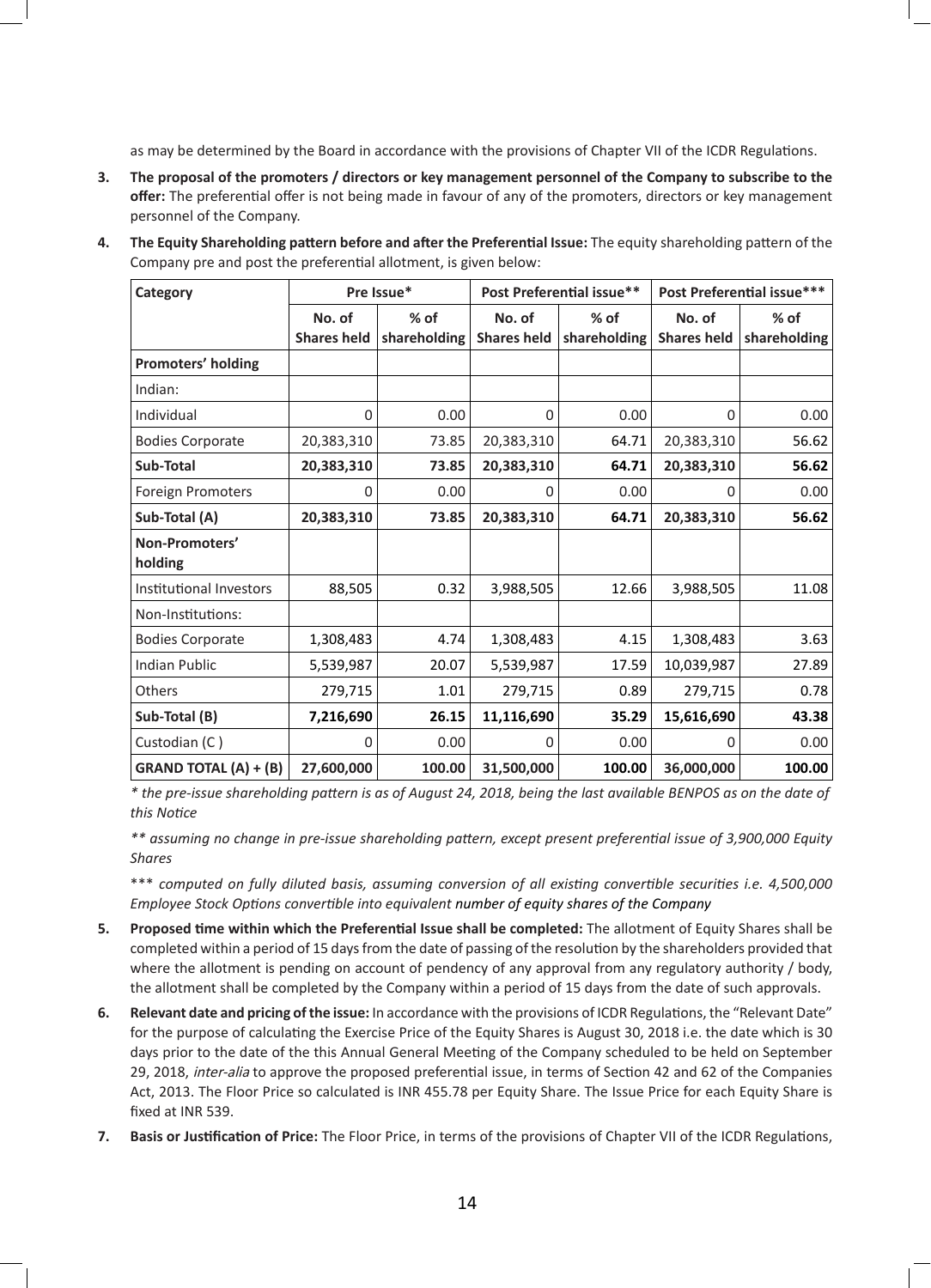is INR 455.78 per Equity Share, and the Issue Price is INR 539 per Equity Share, which is 18.26% above the floor price.

- **8. Auditors' Certificate:** A copy of certificate from M/s. Agrawal Prakash & Co., Statutory Auditors of the Company, having there office at 508, Indra Prakash, 21, Barakhamba Road, New Delhi - 110001, certifying that the above issue of Equity Shares is being made in accordance with the provisions of the Chapter VII of the ICDR Regulations, shall be placed before the shareholders of the Company at the Annual General Meeting and shall also remain open for inspection by the members of the Company, at the registered office of the Company, from 11.00 AM till 5.00 PM during all working days (from Monday to Friday) till the date of Annual General Meeting.
- **9. Particulars ofthe proposed allottees and the identification ofthe natural persons who are the ultimate beneficial owners of the Equity Shares proposed to be allotted and/or who ultimately control the proposed allottees,** the percentage of post Preferential Issue capital that may be held by them and change in control, if any, in the **issuer consequent to the Preferential Issue:**
	- (a) M/s Steadview Capital Mauritius Ltd. ("Steadview"), proposed allottee, is a company incorporated in Mauritius with its registered office at 4th Floor, Tower A, 1 CyberCity, Ebene, Mauritius and is registered with SEBI as a Category II foreign portfolio investor under the SEBI (Foreign Portfolio Investors) Regulations, 2014 ("SEBI FPI Regulations"), bearing registration number - INMUFP029614. M/s Makena Emerging Markets Master Fund Blue, L.P holds 11% of shares of Steadview. There is no natural person who, whether acting alone or together, or through one or more juridical person, has ownership of or entitlement to more than 15% of shares or capital or profits of Steadview. Further, Steadview Capital Management LLC is the investment manager of Steadview Capital Mauritius Limited, and Mr. Ravi Mehta is the Managing Director of Steadview Capital Management LLC.
	- (b) M/s ABG Capital ("ABG Capital"), proposed allottee, is a company incorporated in Mauritius with its registered office at 4th Floor, Tower A, 1 CyberCity, Ebene, Mauritius and is registered with SEBI as a Category III foreign portfolio investor under the SEBI FPI Regulations, bearing registration number - INMUFP070214. MIT Investments 2010, L.P. holds 100% of the participating shares of ABG Capital. There is no natural person who, whether acting alone or together, or through one or more juridical person, has ownership of or entitlement to more than 15% of shares or capital or profits of MIT Investments 2010, L.P. Further, Mr. Seth Alexander is the President of MIT Investment Management Company which manages MIT Investments 2010, L.P.
	- (c) The details of percentage of post Preferential Issue Capital that may be held by the Investor is as under:

| Name of the Investor             | Pre-preferential<br>holding (as on date<br>of this Notice i.e.<br><b>August 30, 2018)</b> | No. of shares<br>proposed to be<br>issued under present<br>preferential issue | Percentage of post<br><b>Preferential Issue</b><br>Capital* |
|----------------------------------|-------------------------------------------------------------------------------------------|-------------------------------------------------------------------------------|-------------------------------------------------------------|
| Steadview Capital Mauritius Ltd. | Nil                                                                                       | 3,118,500                                                                     | 8.66                                                        |
| <b>ABG Capital</b>               | Nil                                                                                       | 781,500                                                                       | 2 1 7                                                       |

*\* computed on fully diluted basis, assuming conversion of all existing convertible securities i.e. 4,500,000 Employee Stock Options convertible into equivalent number of equity shares of the Company*

(d) There will be no change in the control or composition of the Board of the Company consequent to the said Preferential Issue of 3,900,000 Equity Shares of the Company.

# 10. The number of persons to whom allotment on preferential basis have already been made during the year, in **terms of number of securities as well as price:**

No allotment has been made during the year.

- **11. Lock-in:**
	- i) The entire 3,900,000 Equity Shares to be allotted pursuant to preferential issue shall be subject to 'lock-in' as per the ICDR Regulations.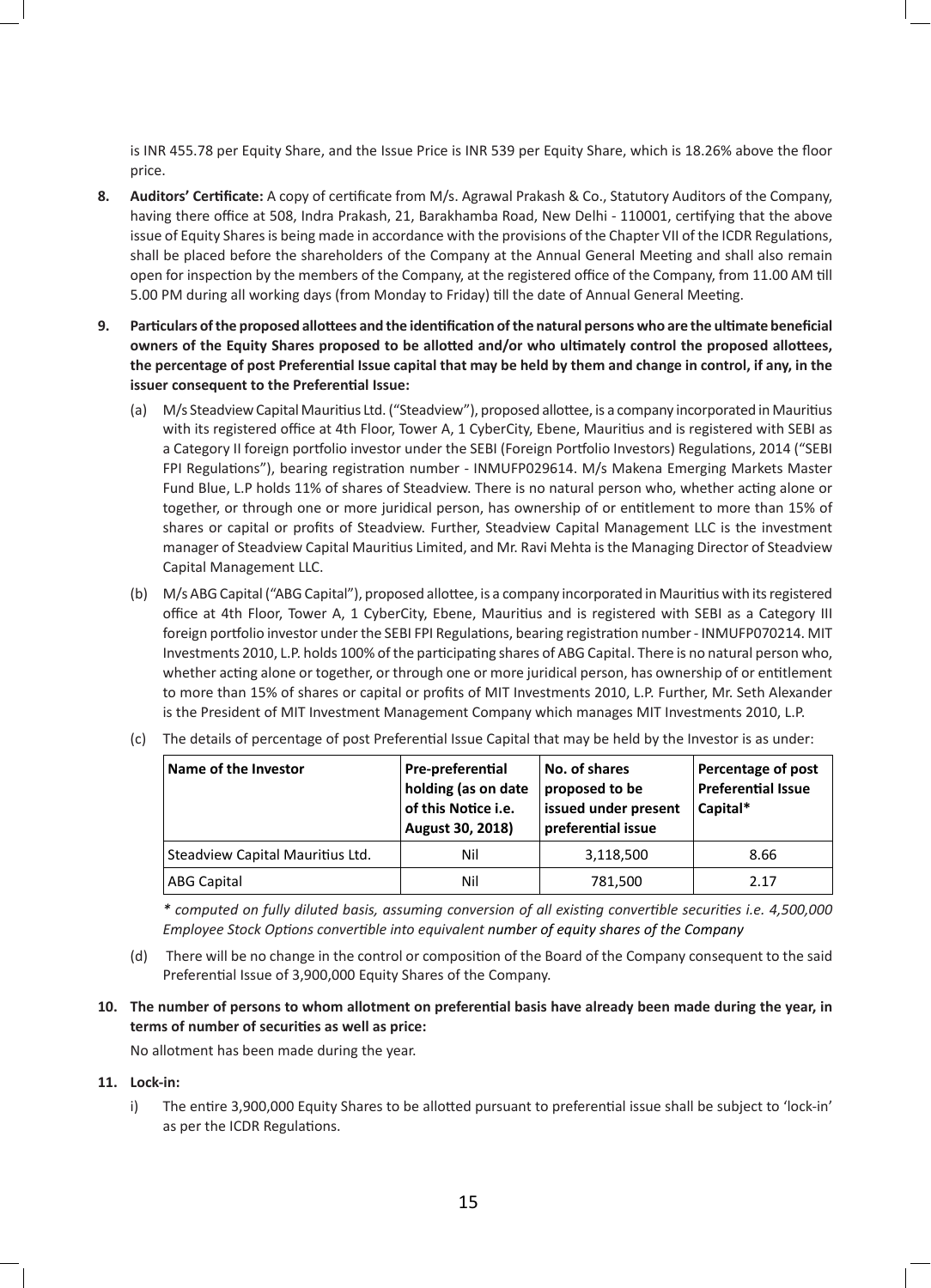ii) The entire pre-preferential allotment shareholding, if any, of the proposed allottee(s) shall be locked-in from the Relevant Date up to a period of six months from the date of trading approval as per Regulation 78(6) of the ICDR Regulations.

## **12. Disclosure pertaining to willful defaulters:**

Neither our Company, nor our Directors or Promoters have been identified as wilful defaulters by any bank or financial institution or consortium thereof, in accordance with the guidelines on willful defaulters issued by the Reserve Bank of India.

# **13. General**:

- i) The advance share application money remitted by the Investor, shall be adjusted against the allotment of Equity Shares to be issued pursuant to the preferential issue.
- ii) Of the Issue Price, the Board (or a Committee) shall appropriate INR 10/- towards face value of each Equity Share and the balance INR 529 towards the securities premium on each Equity Share.
- iii) The Equity Shares to be issued and allotted by the Company shall be in dematerialized form and subject to the Memorandum and Articles of Association of the Company and shall rank pari-passu in all respects including dividend and voting rights, with the then existing fully paid up equity shares of the Company and be listed on stock exchanges where the equity shares of the Company are listed.
- **14.** The Company undertakes that if required, the price shall be recomputed in terms of the provisions of the ICDR Regulations. If the amount payable upon the re-computation is not paid within the stipulated time as mentioned in the ICDR Regulations, the specified securities shall continue to be locked in till such amount is paid by the allottee(s)

The Board in its meeting held on August 30, 2018 has approved the offer, issue and allotment of 3,900,000 Equity Shares on a preferential basis to the Investor, in the manner as stated in Item No. 9 of this Notice, hereinabove.

Pursuant to the provisions of Section 42 & 62 of the Companies Act, 2013, as amended, SEBI (Listing Obligations and Disclosure Requirements) Regulations, 2015, and ICDR Regulations, the proposed Preferential Issue of Equity Shares requires approval of shareholders of the Company, by way of a Special Resolution. The Board, therefore, recommends the Resolution at Item No. 9 of the accompanying Notice, for approval by way of a Special Resolution.

None of the Promoters, Directors and Key Managerial Persons (KMPs) of the Company or any relatives of such Promoters, Directors or KMPs, are in any way concerned or interested, financially or otherwise, in the resolution set out at Item No. 9 of this Notice.

## **Item Nos. 10, 11 & 12:**

In the present competitive economic environment and in the long-term interests of the Company and its members, it is necessary that the Company adopts suitable measures for attracting and retaining qualified, talented and competent personnel. With a view to motivate the employees of the Company by rewarding performance and for retaining best talents, the Board of Directors has, at its meeting held on August 30, 2018, recommended and principally approved the launch of an employee stock option Scheme - **SORIL Infra Resources Limited Employee Stock Option Scheme – 2018'** ('**SORIL Infra ESOS-2018'**), subject to the receipt of members' approval in terms of the resolution set out at Item No. 10 of the Notice vis-a-vis the employees of the Company and extending the benefits of the scheme favouring the employees of its existing/future subsidiaries and/or holding company in terms of the resolution set out at Item No. 11 of the notice. The Scheme has been designed with a view to foster a sense of ownership and belongingness amongst personnel.

SORIL Infra ESOS-2018 has been formulated in accordance with the provisions of the Companies Act, 2013, (including any statutory modification or re-enactment thereof for the time being in force), the provisions of Securities and Exchange Board of India (Share Based Employee Benefits) Regulations, 2014, as amended, including any circulars / notifications/ clarifications / guidelines / regulations etc., as may be issued by SEBI, from time to time ("SBEB Regulations") and in accordance with the Articles of Association of the Company.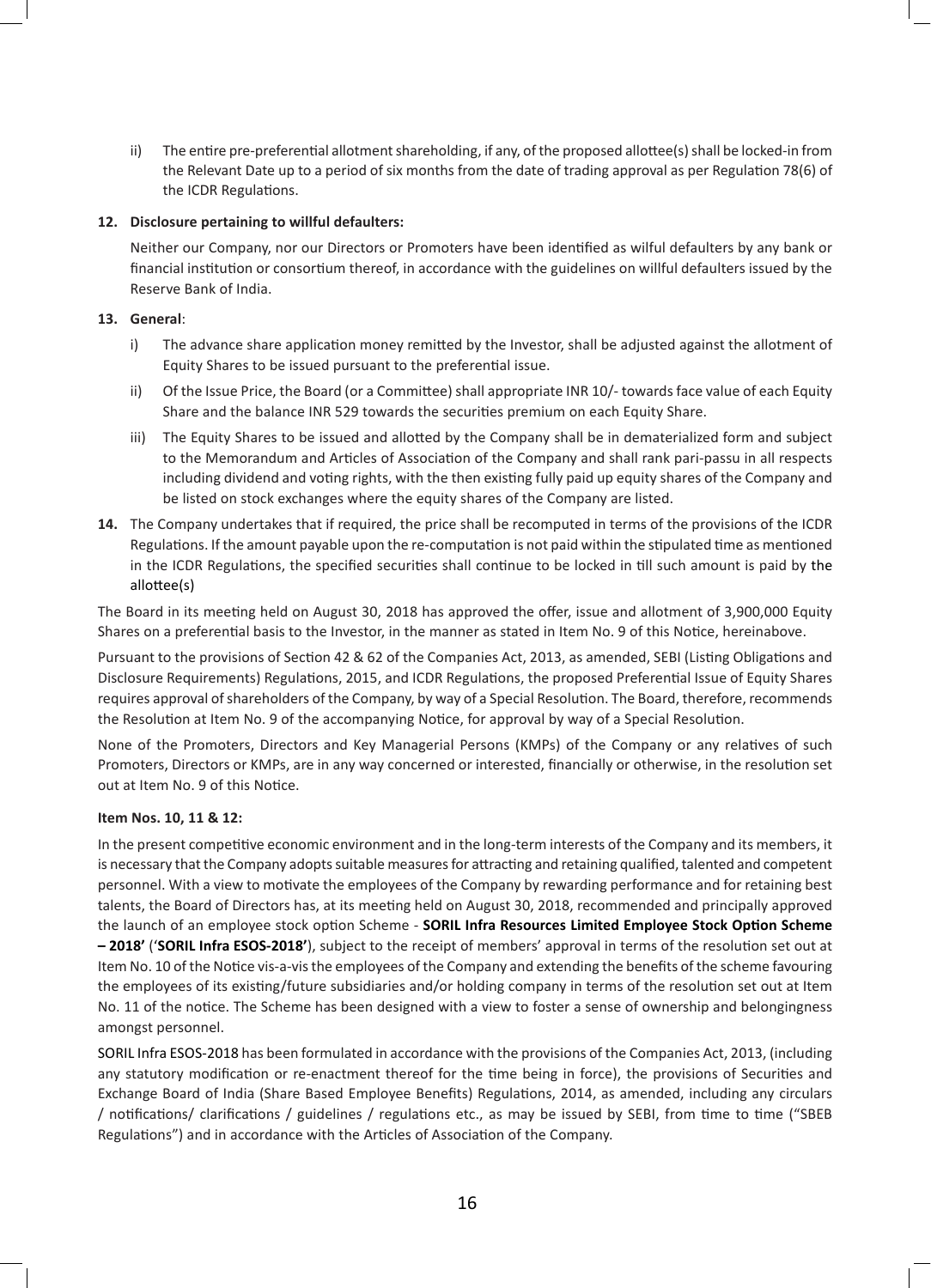Further, any grant / re-grant of stock options to identified Eligible Employee(s), during any one year, under the said scheme, may exceed 1% of the issued capital of the Company at the time of grant of options. The approval of the members by way of separate resolution, as SBEB Regulations, is therefore being sought as set out at Item No. 12 of the Notice.

The main features of SORIL Infra ESOS-2018 are as under:

## **1. Total number of options to be granted**

Upto 30,00,000 (Thirty Lakhs) equity options will be available for grant to Eligible Employees (which expression shall, unless repugnant to the context, mean and include the permanent employees (working in India or out of India), and the Directors of the Company and its existing/future subsidiary and/or holding company, whether whole-time or not but shall not include the promoter directors, independent directors or directors holding by themselves or through the relatives or through any body corporate, 10% or more of the outstanding equity of the Company). Each option (after it is vested) will be exercisable for one equity share of face value Rs. 10/- each fully paid-up, of the Company on payment of the exercise price to the Company.

## **2. Identification of classes of employees entitled to participate in SORIL Infra ESOS-2018**

Employees may be granted stock options based on the eligibility criteria determined by the Board ("Eligible Employees"). All Eligible Employees shall be eligible to participate in SORIL Infra ESOS-2018.

## **3. Requirement of vesting and period of vesting**

The vesting period shall be 5 years, within which the vesting of the options granted to the employees in pursuance of SORIL Infra ESOS-2018 shall take place.

## **4. Maximum period within which the options shall be vested**

The maximum period of vesting shall be 5 years from the date of grant of option(s).

#### **5. Exercise Price**

The exercise price will be the market price of the equity shares of the Company, being the latest available closing price on the Stock Exchange on which shares of the Company are listed and is having higher trading volume, prior to the date of grant or such other price as may be decided by the Board / Compensation Committee.

## **6. Exercise Period and the process of Exercise**

The exercise period shall be 5 years from the date of respective vesting, within which the options vested in any eligible employee have to be exercised. The options will be exercisable by the employees by a written application to the Company to exercise the options in such manner, and on execution of such documents, as may be prescribed by the Board/Compensation Committee from time to time. The options will lapse if not exercised within the specified exercise period.

## **7. Appraisal Process for determining the eligibility of the employees to participate in SORIL Infra ESOS-2018**

The appraisal process for determining the eligibility of the employee will be specified by the Compensation Committee, and will be based on criteria such as seniority of employee, length of service, performance record, merit of the employee, future potential contribution by the employee and/or such other criteria that may be determined by the Compensation Committee at its sole discretion.

## **8. Maximum number of options to be issued per employee and in aggregate**

The aggregate number of all options to be granted to Eligible Employees under the SORIL Infra ESOS-2018 shall not exceed 30,00,000 (Thirty Lakhs) options, convertible into equivalent number of equity shares of the Company. The Board/Compensation Committee shall determine the actual quantum of options to be granted under SORIL Infra ESOS-2018 to each participant within the aggregate limit of all such grants, being 30,00,000 (Thirty Lakhs) in number.

## **9. Implementation and Administration**

The SORIL Infra ESOS-2018 shall be implemented and administered directly by the Company. No amount of loan, whatsoever, shall be required to be given to any trust for implementation of SORIL Infra ESOS-2018.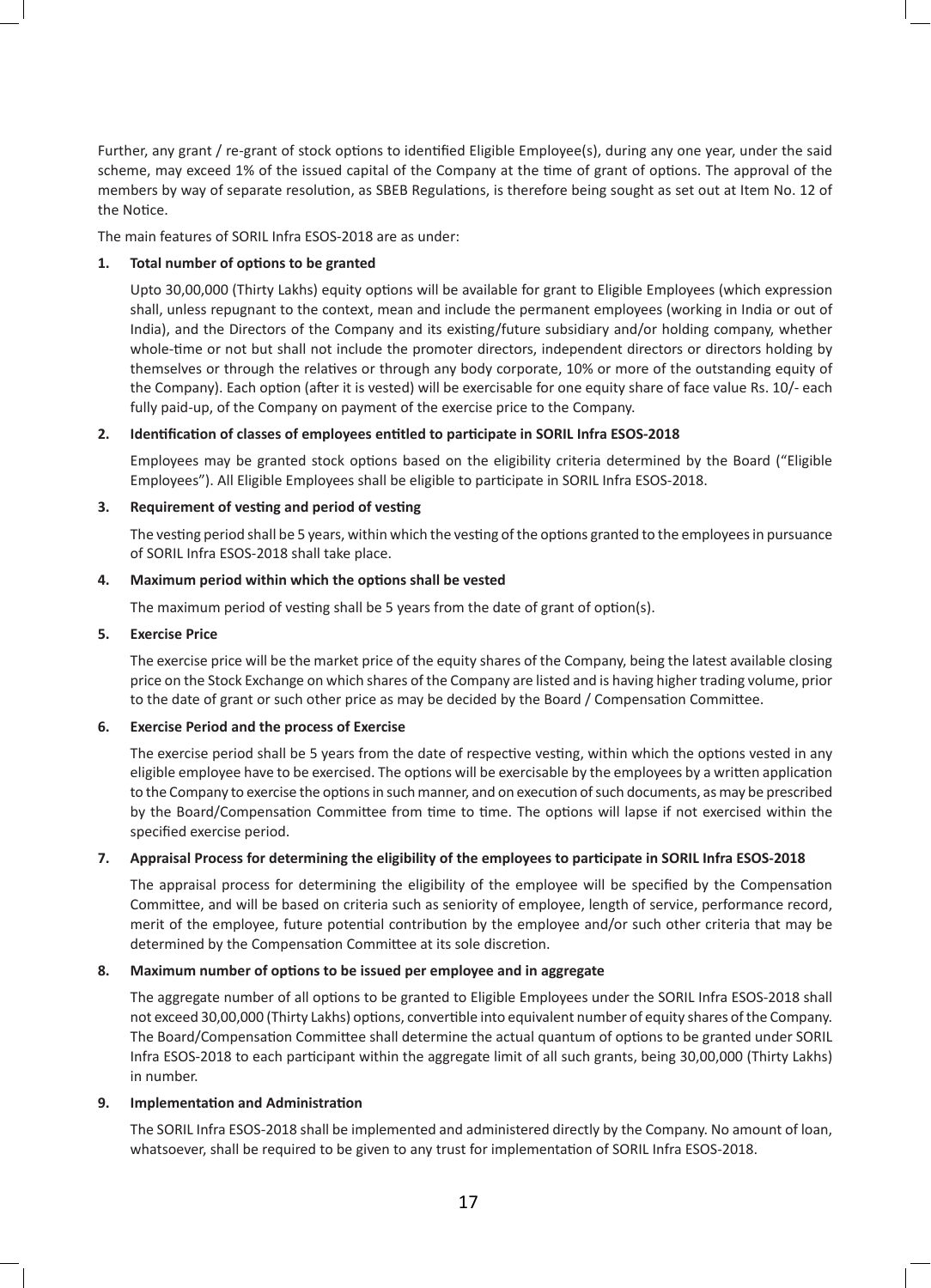#### **10. New issue/ Secondary acquisition**

The equity shares to be issued to Eligible Employees under the SORIL Infra ESOS-2018, upon exercise of stock options, shall be out of issue of new shares without any secondary acquisition.

#### **11. Lock-in period, if any**

The lock-in, if any, on the transfer of shares, allotted upon exercise of options shall be determined by the Board/ Compensation committee.

#### **12. Conditions under which options vested in employees may lapse**

The options will lapse if not exercised within the specified exercise period. Further in the event of resignation or termination of employment, the terms/period for lapse shall be as determined by the Board/Compensation committee.

#### **13. Disclosure and Accounting Policies**

The Company shall conform to the accounting policies prescribed by Securities and Exchange Board of India and as specified by the SBEB Regulations from time to time.

#### **14. Method of option valuation**

To calculate the stock-based remuneration, the Company shall use the Intrinsic Value method for valuation of options granted. As the Company is using the intrinsic value method for valuation of the stock options, the difference between the employee compensation cost so computed and the employee compensation cost that shall have been recognized if it had used the fair value of the options, shall be disclosed in the Directors' Report and also the impact of this difference on profits and on Earnings Per Share of the Company shall also be disclosed in the Directors' Report.

#### **15. Taxes / Levies**

Liability of paying taxes as may be imposed / levied on the Options granted pursuant to SORIL Infra ESOS-2018 shall be entirely on the option holder.

The Directors and Key Managerial Persons (KMPs) are deemed to be concerned or interested in the resolutions, to the extent of the stock options/resultant shares that may be offered to them under the SORIL Infra ESOS-2018. Save and except the above, none of the other Directors, Key Managerial Persons (KMPs) of the Company or any relatives of such Directors or KMPs, are in any way concerned or interested, financially or otherwise, in the resolution set out at Item Nos. 10, 11 & 12 of this Notice.

#### **Item No. 13:**

To capitalize business opportunities, as may be available in future, the Company may venture into new businesses, subject to approval by its Board. To have the flexibility, as would be required for undertaking any new business through subsidiary(ies) or joint venture(s), it is proposed to amend its main objects i.e. Clause-III (A) 'The Objects to be pursued by the Company on its incorporation' of the Memorandum of Association of the Company, by inserting a new enabling clause 6, as stated in Item No. 13 of the Notice.

Since for effecting any change in its Memorandum of Association ("MOA") prior consent of the members by way of Special Resolution is required; the approval of the members is being sought, on resolution as set out at Item No. 13 of the Notice.

Your Directors recommend the same for approval of the members as Special Resolution. The MOA, proposed to be amended in the manner as mentioned above, is being uploaded on the Company's website for perusal by the Members. A copy of the existing and proposed MOA would also be available for inspection by the members at the registered office and corporate office of the Company on all working days (Monday to Friday) between 11.00 A.M. to 5.00 P.M. up to the date of AGM.

None of the Directors or Key Managerial Persons of the Company or their relatives is/are in any way concerned or interested, financially or otherwise, in the said resolution, set out at Item No. 13 of the Notice.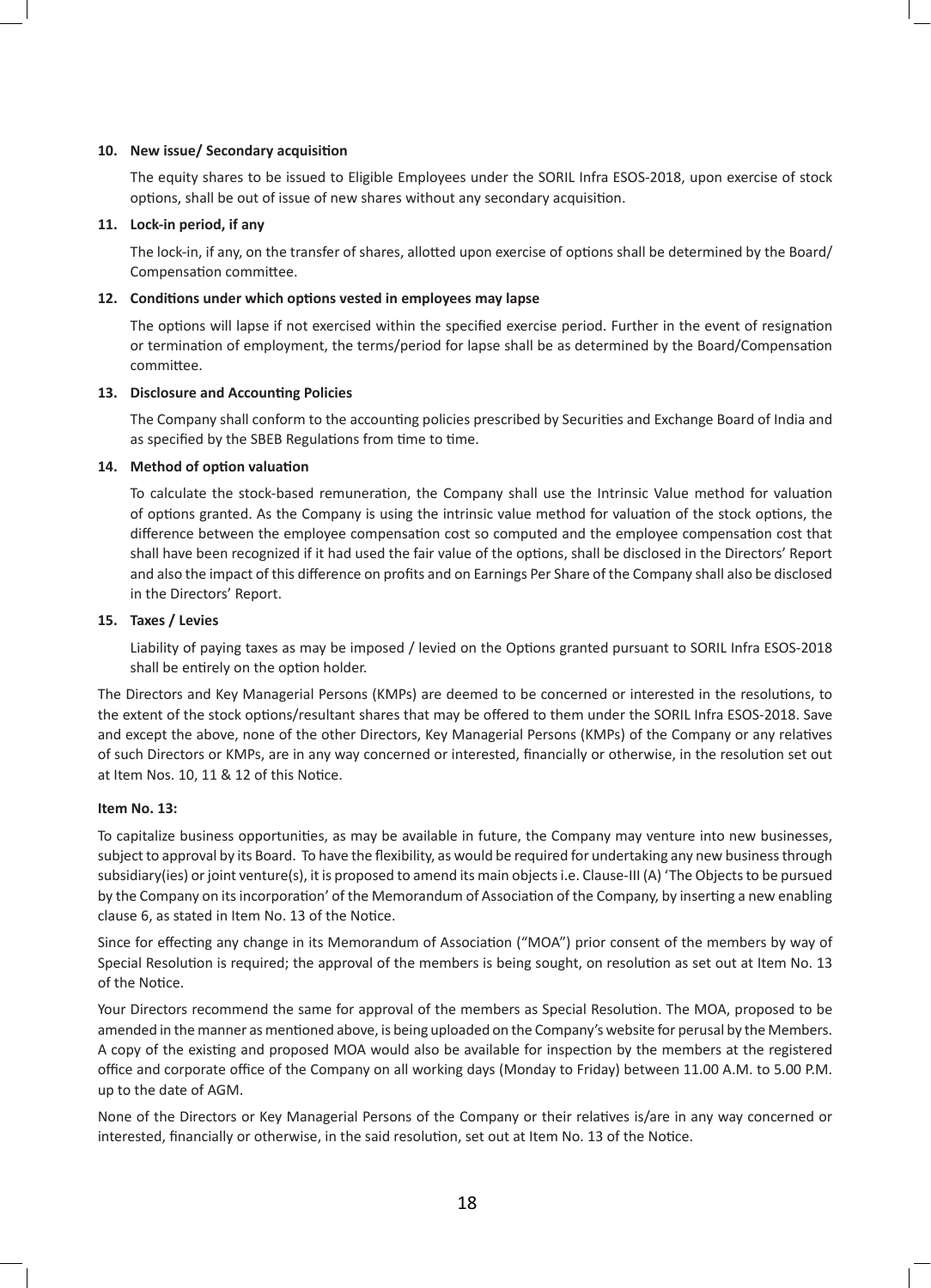#### **Item No. 14:**

In accordance with the provisions of Section 186 of the Companies Act, 2013 read with applicable rules framed thereunder, the consent of the members by way of special resolution is required for the Company to be able to do gainful deployment of its funds on a temporary basis, in the overall interest of the Company and its stakeholders. The Company seeks permission of the members, pursuant to and in terms of the provisions of Section 186 of the Companies Act, 2013, to give powers to the Board of Directors or any duly constituted committee thereof, for making further investment (including Government Securities, AAA rated corporate bonds, Certificate of Deposits issued by Banks) or providing loans (including corporate deposits), to any Body Corporate(s) and/or give any guarantee or provide security in connection with a loan of any Subsidiary Company(ies) for an amount outstanding at any time not exceeding 2 times of the Company's net-worth, notwithstanding that the aggregate of the loans or guarantees or securities so far given or to be given and/ or securities so far acquired or to be acquired by the Company may collectively exceed the limits prescribed under Section 186 of the Companies Act, 2013.

The proposed investment(s), loan(s) as the case may be, will be made in accordance with the applicable provisions of the Companies Act, 2013 and relevant Rules framed thereunder

None of the Promoters, Directors and Key Managerial Persons (KMPs) of the Company or any relatives of such Promoters, Directors or KMPs, are in any way concerned or interested, financially or otherwise, in the resolution set out at Item No. 14 of this Notice.

> By Order of the Board of Directors For **SORIL Infra Resources Limited**

Sd/- **Vikas Khandelwal** Place: Gurugram *Company Secretary* Date: August 30, 2018 Membership No.: A18475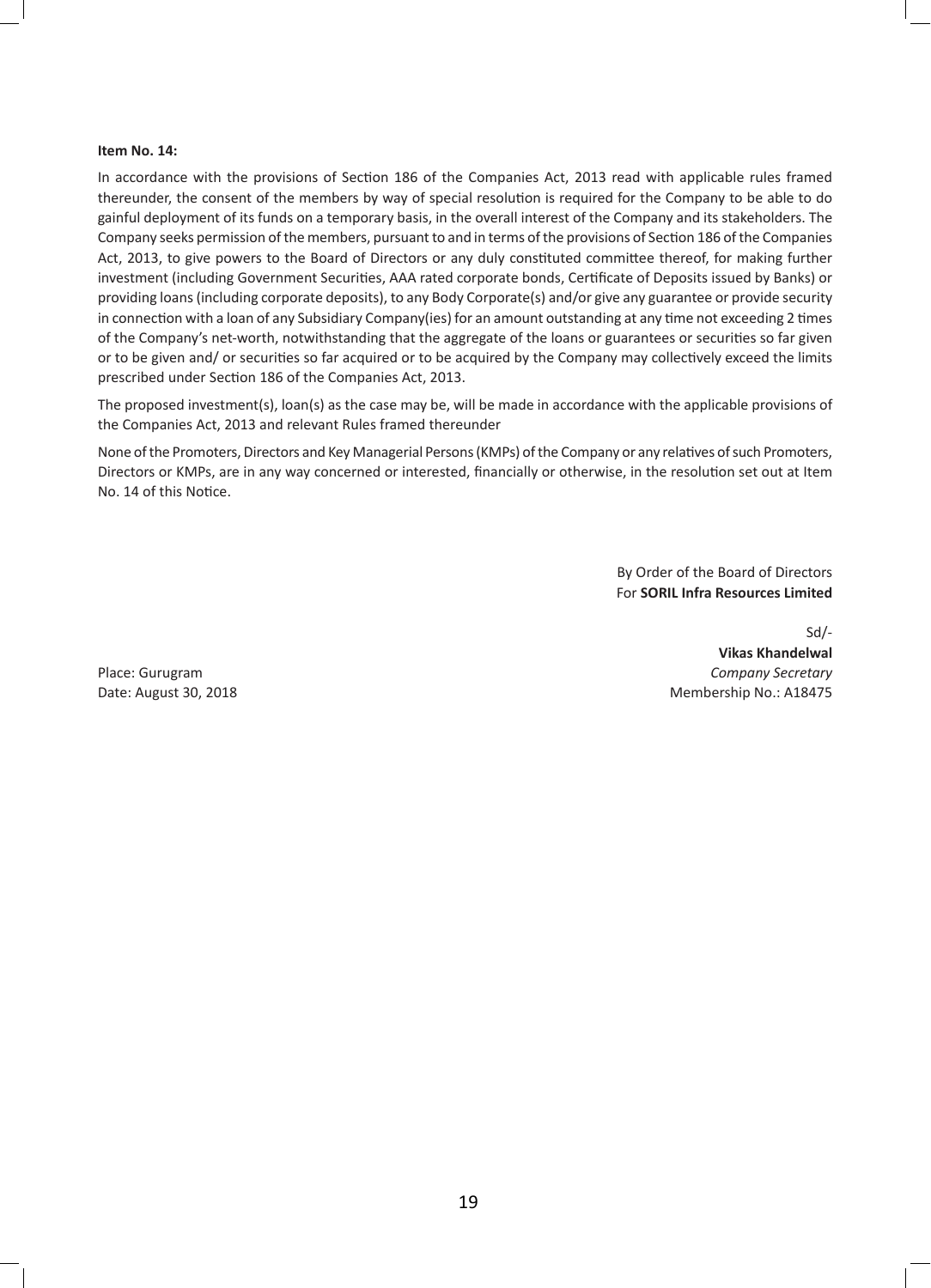Intentionally left blank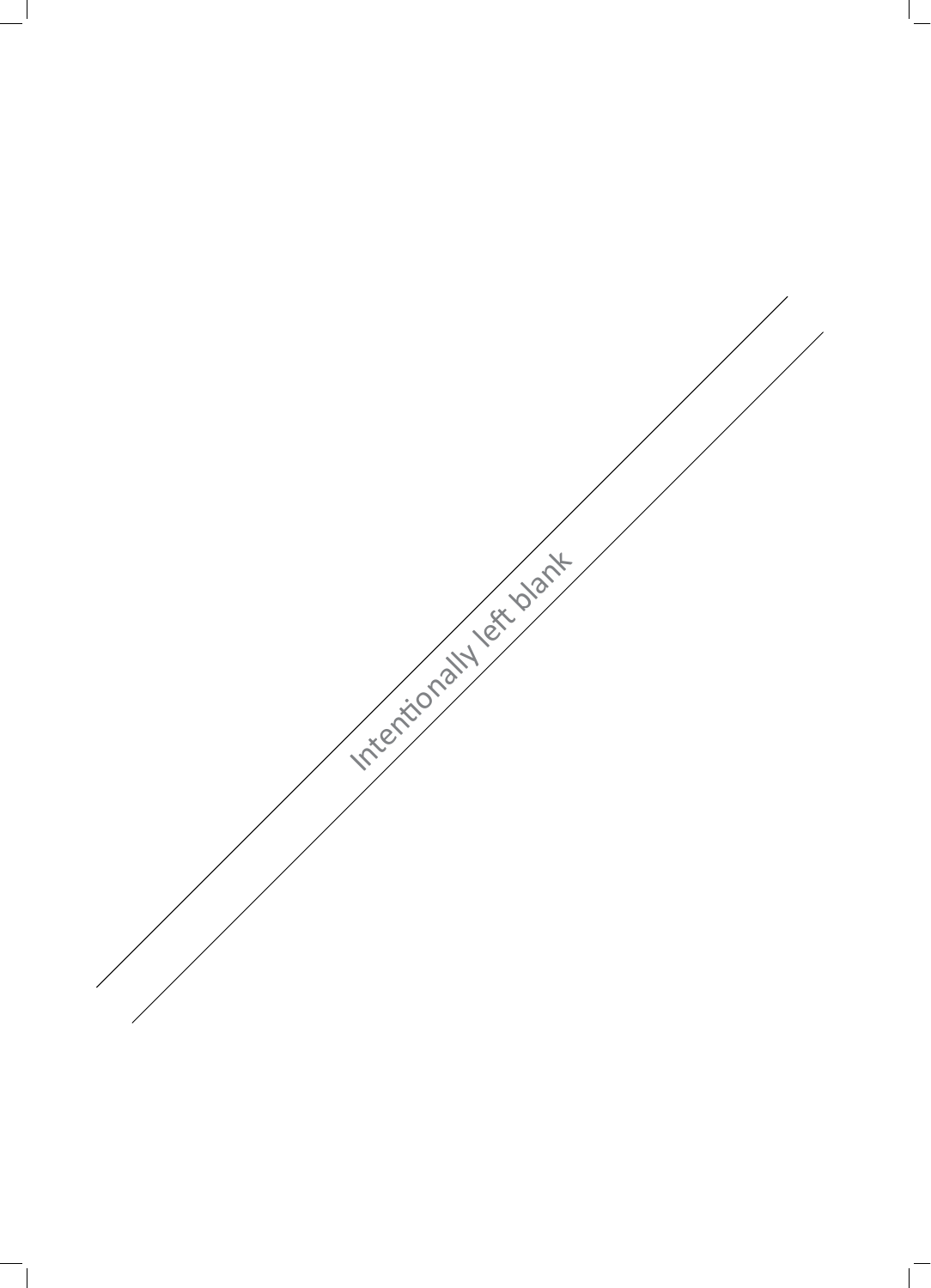

**INFRA RESOURCES** 

**SORIL INFRA RESOURCES LIMITED**

*(formerly Store One Retail India Limited)* CIN: L52190DL2005PLC181536

Registered Office: M - 62 & 63, First Floor, Connaught Place, New Delhi - 110 001

Website: www.sorilinfraresources.com, E-mail: helpdesk@indiabulls.com, Tel: 0124-6681199, Fax: 0124-6681240

# **PROXY FORM**

**[Pursuant to Section 105(6) of the Companies Act, 2013 and Rule 19(3) of the Companies (Management and Administration) Rules, 2014]**

 $\chi$ 

∦

| $1_{-}$    |                      |
|------------|----------------------|
| Signature: | or failing him / her |
| 2.         |                      |
| Signature: | or failing him / her |
| 3.         |                      |
| Signature: |                      |

as my / our proxy to attend and vote (on a poll) for me / us and on my / our behalf at the Thirteenth Annual General Meeting of the Company, to be held on Saturday, the 29th day of September, 2018 at 10:00 A.M. at Mapple Emerald, Rajokri, NH-8, New Delhi-110038, and at any adjournment thereof, in respect of such resolutions set out in the Notice convening the meeting, as indicated below:

| <b>RESOLUTION NO.</b>    | <b>RESOLUTIONS</b>                                                                                                                                                  |
|--------------------------|---------------------------------------------------------------------------------------------------------------------------------------------------------------------|
| <b>ORDINARY BUSINESS</b> |                                                                                                                                                                     |
| 1.                       | Adoption of Financial Statements of the Company for the year ended March 31, 2018 and the Reports of<br>Board of Directors and Auditors thereon.                    |
| 2.                       | Re-appointment of Mr. Anil Malhan (DIN: 01542646), who retires by rotation and, being eligible, offers<br>himself for re-appointment.                               |
| <b>SPECIAL BUSINESS</b>  |                                                                                                                                                                     |
| 3.                       | Approval for appointment of Mr. Divyesh Bharatkumar Shah (DIN: 00010933) as Non-executive Director of<br>the Company, liable to retire by rotation.                 |
| 4.                       | Approval for appointment of Mrs. Sargam Kataria (DIN: 07133394) as Non-executive Director of the Company,<br>liable to retire by rotation.                          |
| 5.                       | Authorization to issue of Non-Convertible Debentures and/or Bonds on a private placement basis, within the<br>borrowing limits of Rs.1,000 Crores.                  |
| 6.                       | Approval for increase in authorized share capital of the Company.                                                                                                   |
| 7.                       | Authorization for increase in the aggregate investment limits of FPIs up to the sectoral cap (i.e. presently<br>100% of the paid up equity capital of the Company). |
| 8.                       | Authorization for increase in the aggregate investment limits of NRIs up to 24% of the paid up equity capital<br>of the Company.                                    |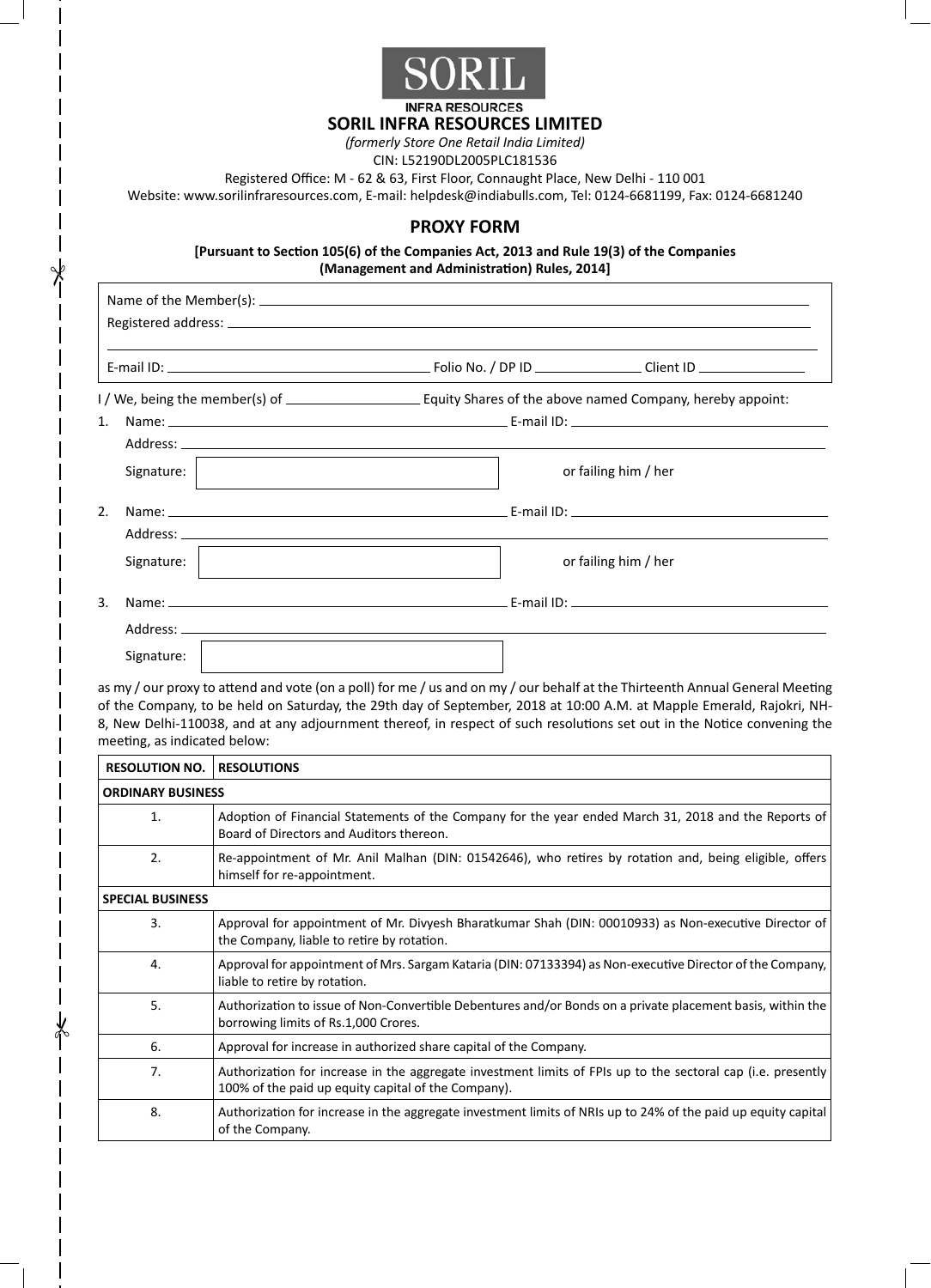| 9.  | Preferential issue of Equity Shares of the Company to certain foreign portfolio investor(s).                                                                                                          |
|-----|-------------------------------------------------------------------------------------------------------------------------------------------------------------------------------------------------------|
| 10. | Authorization for launch of Employees Stock Option Scheme viz., 'SORIL Infra Resources Limited Employee<br>Stock Option Scheme - 2018' ('SORIL Infra ESOS-2018').                                     |
| 11. | Authorization for grant of options 'SORIL Infra ESOS-2018', to eligible employees of Company's existing/<br>future subsidiaries and/or holding Company.                                               |
| 12. | Authorization for grant of options under 'SORIL Infra ESOS-2018', during any one year, to identified eligible<br>employees, if any, equal to, or exceeding 1% of the issued capital of the Company.   |
| 13. | Alteration in Clause III, the Object Clause, of the Memorandum of Association of the Company.                                                                                                         |
| 14. | Authorization for giving Loans and/or providing Guarantees or Securities and/or making investments in Body<br>Corporate(s) upto an aggregate amount not exceeding 2 times of the Company's net-worth. |

| Signed this _                 | . day of . | 2018 |                              |
|-------------------------------|------------|------|------------------------------|
| Signature of Shareholder:     |            |      | Affix<br>Revenue<br>Stamp of |
| Signature of Proxy Holder(s): |            |      | $Re. 1/-$                    |

Note: (1) This form of proxy in order to be effective should be duly completed and deposited at the Registered office mentioned above or Corporate office of the Company at Indiabulls House, 448-451, Udyog Vihar, Phase V, Gurugram-122016, not less than 48 hours before the commencement of the Meeting. (2) A Proxy need not be a Member of the Company. (3) A person appointed as Proxy shall act on behalf of not more than 50 (fifty) Members and holding of not more than 10% of the total share capital of the Company carrying voting rights. However, a Member holding more than 10% of the total share capital of the Company carrying voting rights may appoint a single person as Proxy and such person shall not act as Proxy for any other person or Member.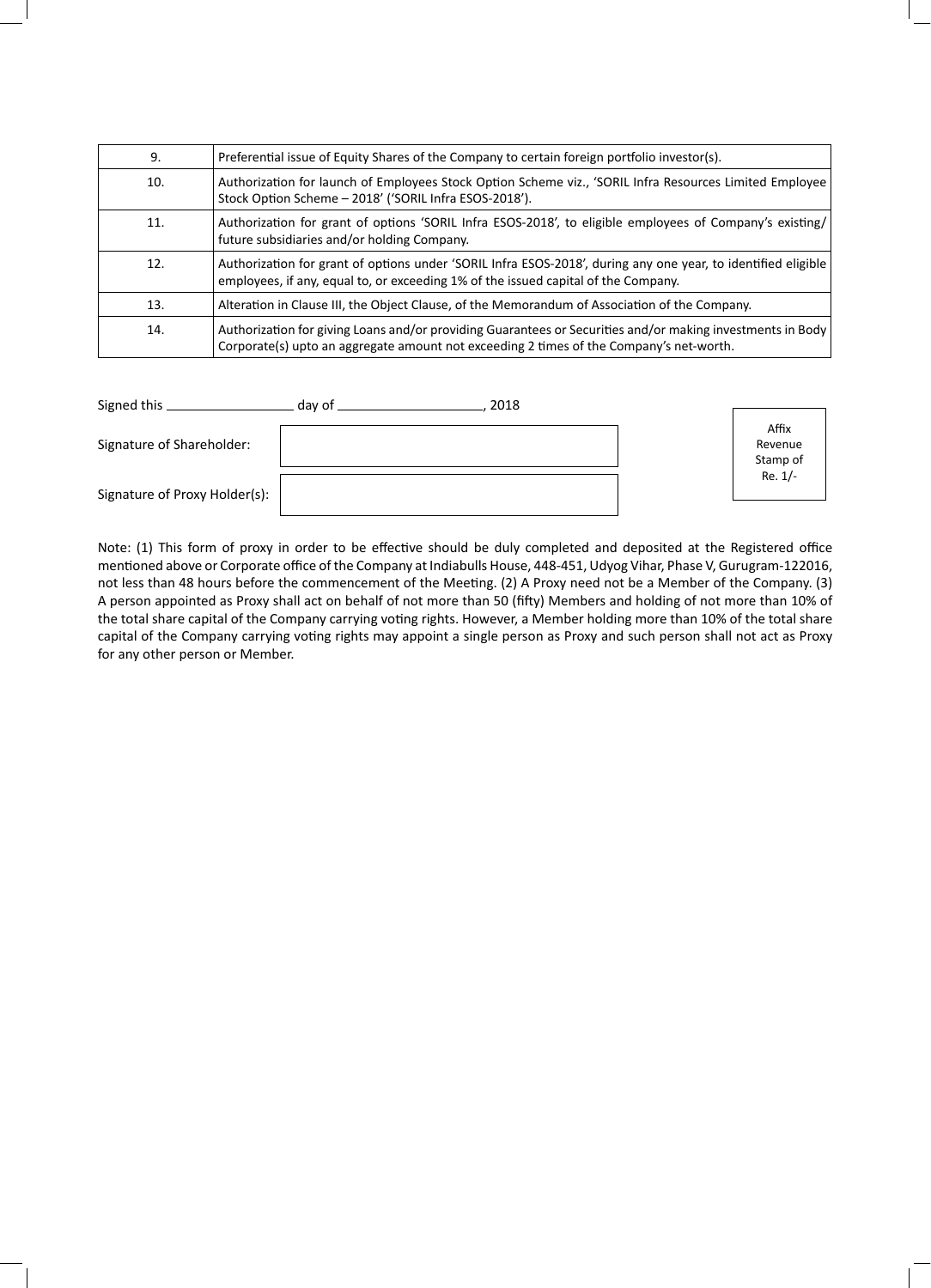

# **SORIL INFRA RESOURCES LIMITED**

*(formerly Store One Retail India Limited)*

CIN: L52190DL2005PLC181536

Registered Office: M - 62 & 63, First Floor, Connaught Place, New Delhi - 110 001

Website: www.sorilinfraresources.com, E-mail: helpdesk@indiabulls.com, Tel: 0124-6681199, Fax: 0124-6681240

# **ATTENDANCE SLIP**

| Folio No.* |  | No. of Shares |  |
|------------|--|---------------|--|
| DP ID      |  | Client ID     |  |

 $\chi$ 

∦

| No. of Shares |  |
|---------------|--|
| Client ID     |  |

*Members or their proxies are requested to present this slip in accordance with the Specimen Signatures registered with the Company, at the entrance of the meeting Hall, for admission.*

Name of the attending Member / Proxy

(in BLOCK LETTERS)

I hereby record my presence at the Thirteenth Annual General Meeting of the Company held on Saturday, the 29th day of September, 2018 at 10:00 A.M. at Mapple Emerald, Rajokri, NH-8, New Delhi-110038.

\_\_\_\_\_\_\_\_\_\_\_\_\_\_\_\_\_\_\_\_\_\_\_\_\_\_\_\_\_\_\_\_ \_\_\_\_\_\_\_\_\_\_\_\_\_\_\_\_\_\_\_\_\_\_\_\_\_\_\_\_\_\_\_

Member's Signature **Member's Signature Proxy's Signature Proxy's Signature** 

\* Applicable for Members holding shares in Physical form.